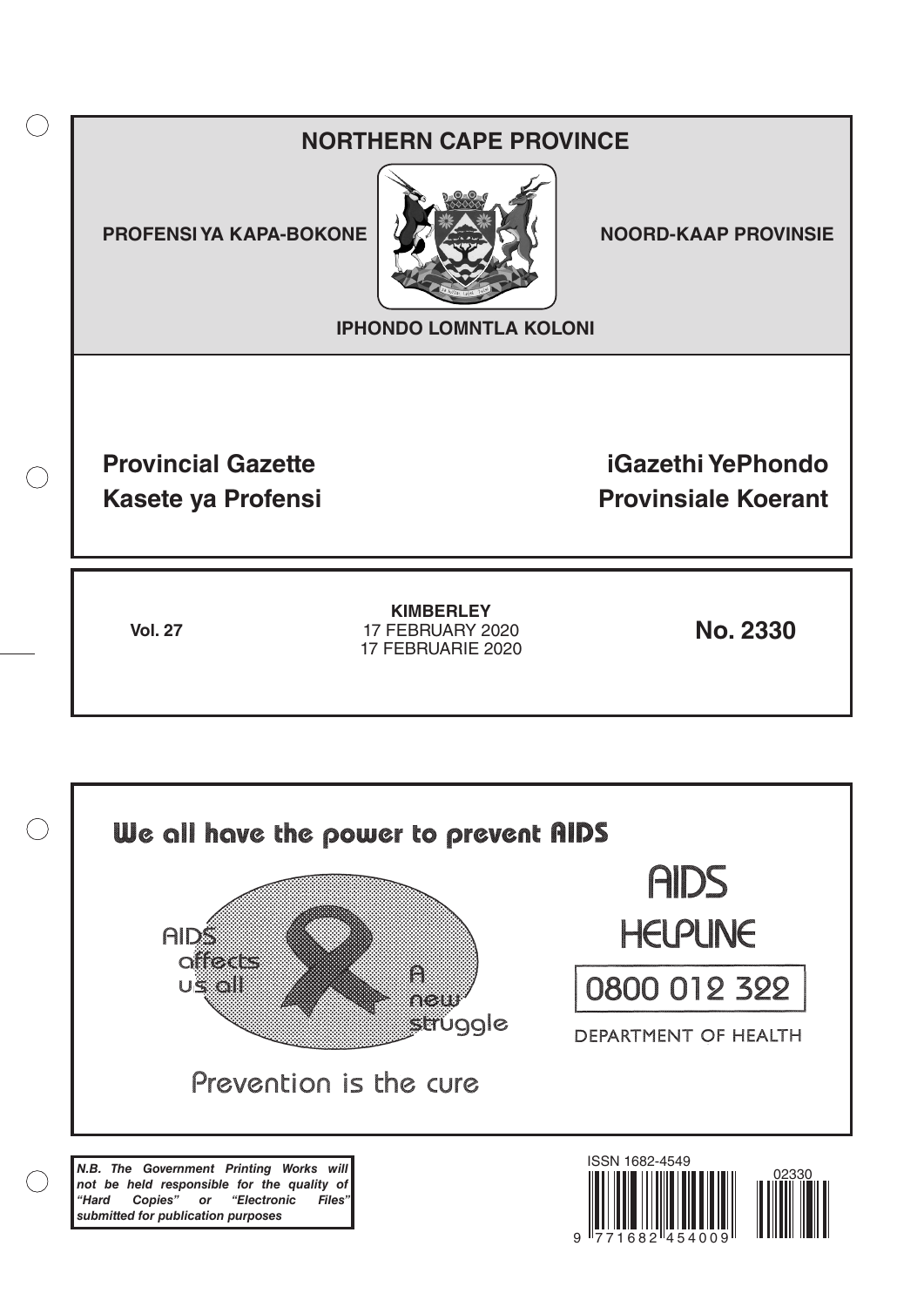# *IMPORTANT NOTICE OF OFFICE RELOCATION*



government printing

Department: Department.<br>Government Printing Works<br>REPUBLIC OF SOUTH AFRICA

Private Bag X85, PRETORIA, 0001 149 Bosman Street, PRETORIA Tel: 012 748 6197, Website: www.gpwonline.co.za

# **URGENT NOTICE TO OUR VALUED CUSTOMERS: PUBLICATIONS OFFICE'S RELOCATION HAS BEEN TEMPORARILY SUSPENDED.**

Please be advised that the GPW Publications office will no longer move to 88 Visagie Street as indicated in the previous notices.

The move has been suspended due to the fact that the new building in 88 Visagie Street is not ready for occupation yet.

We will later on issue another notice informing you of the new date of relocation.

We are doing everything possible to ensure that our service to you is not disrupted.

As things stand, we will continue providing you with our normal service from the current location at 196 Paul Kruger Street, Masada building.

Customers who seek further information and or have any questions or concerns are free to contact us through telephone 012 748 6066 or email Ms Maureen Toka at Maureen.Toka@gpw.gov.za or cell phone at 082 859 4910.

Please note that you will still be able to download gazettes free of charge from our website www.gpwonline.co.za.

We apologies for any inconvenience this might have caused.

Issued by GPW Communications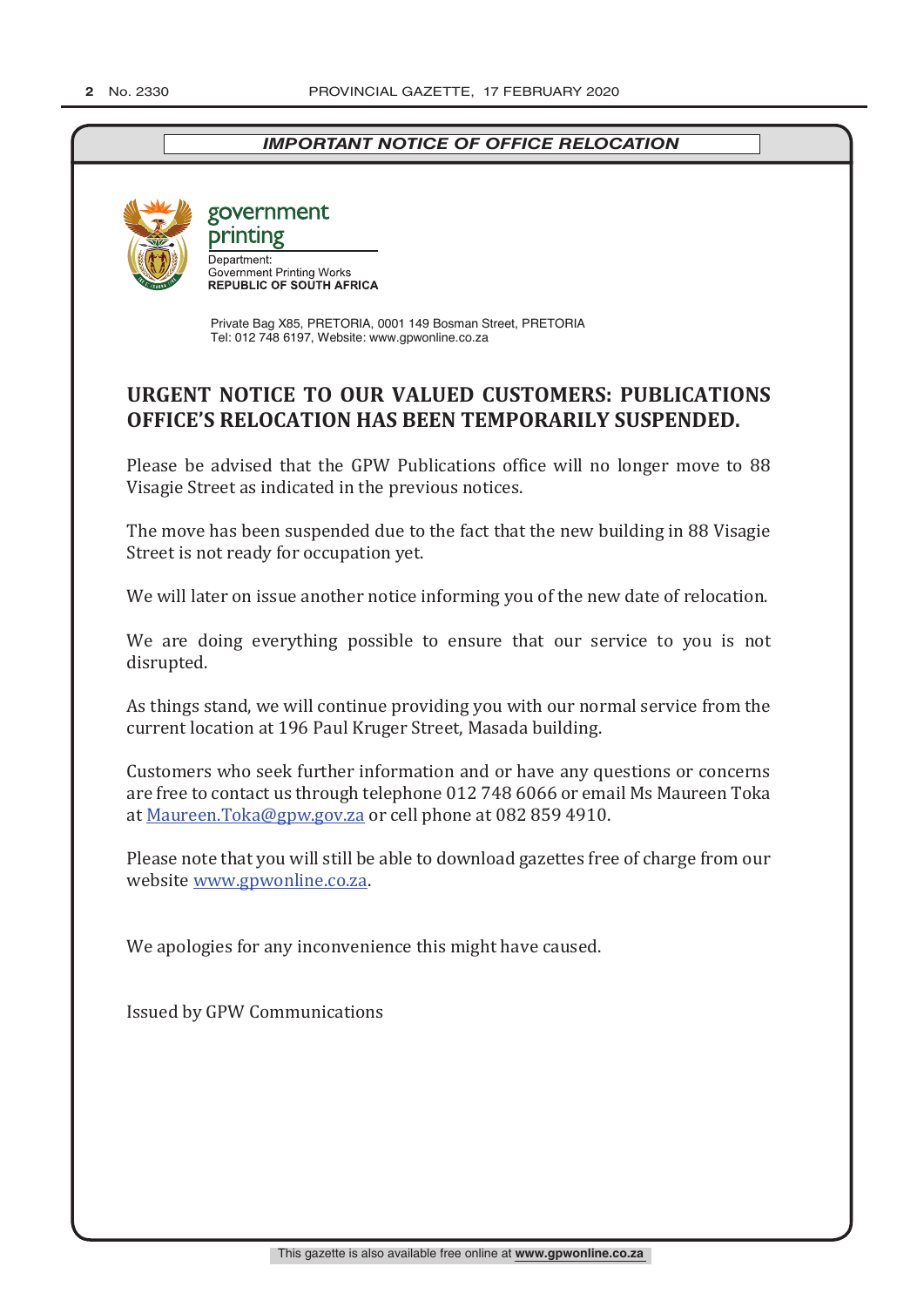# **IMPORTANT NOTICE:**

**The GovernmenT PrinTinG Works Will noT be held resPonsible for any errors ThaT miGhT occur due To The submission of incomPleTe / incorrecT / illeGible coPy.**

**no fuTure queries Will be handled in connecTion WiTh The above.**

#### **CONTENTS**

|    |                                                                                                            | Gazette<br>No. | Page<br>No. |
|----|------------------------------------------------------------------------------------------------------------|----------------|-------------|
|    |                                                                                                            |                |             |
|    | <b>GENERAL NOTICES • ALGEMENE KENNISGEWINGS</b>                                                            |                |             |
| 22 | Northern Cape Gambling Act (3/2008): Notice of applications received for Site Operator licences from Route | 2330           | 14          |
| 23 | Northern Cape Gambling Act (3/2008): Applications received for limited payout machines Site Operator       | 2330           | 16          |
| 24 | Northern Cape Gambling Act (3/2008): Notice of applications received for Type B'Site Operator licences     | 2330           | 18          |
| 25 | Northern Cape Gambling Act (3/2008): Applications received for limited payout machines Site Operator       | 2330           | 20          |
|    | <b>MUNICIPAL NOTICES • MUNISIPALE KENNISGEWINGS</b>                                                        |                |             |
| 5  | Local Government: Municipal Property Rates Act (6/2004): Public notice calling for inspection of General   | 2330           | 22          |
| 5  | Plaaslike Regering: Munisipale Eiendomsbelasting Wet (6/2004): Publieke kennisgewing: Inspeksie van        | 2330           | 23          |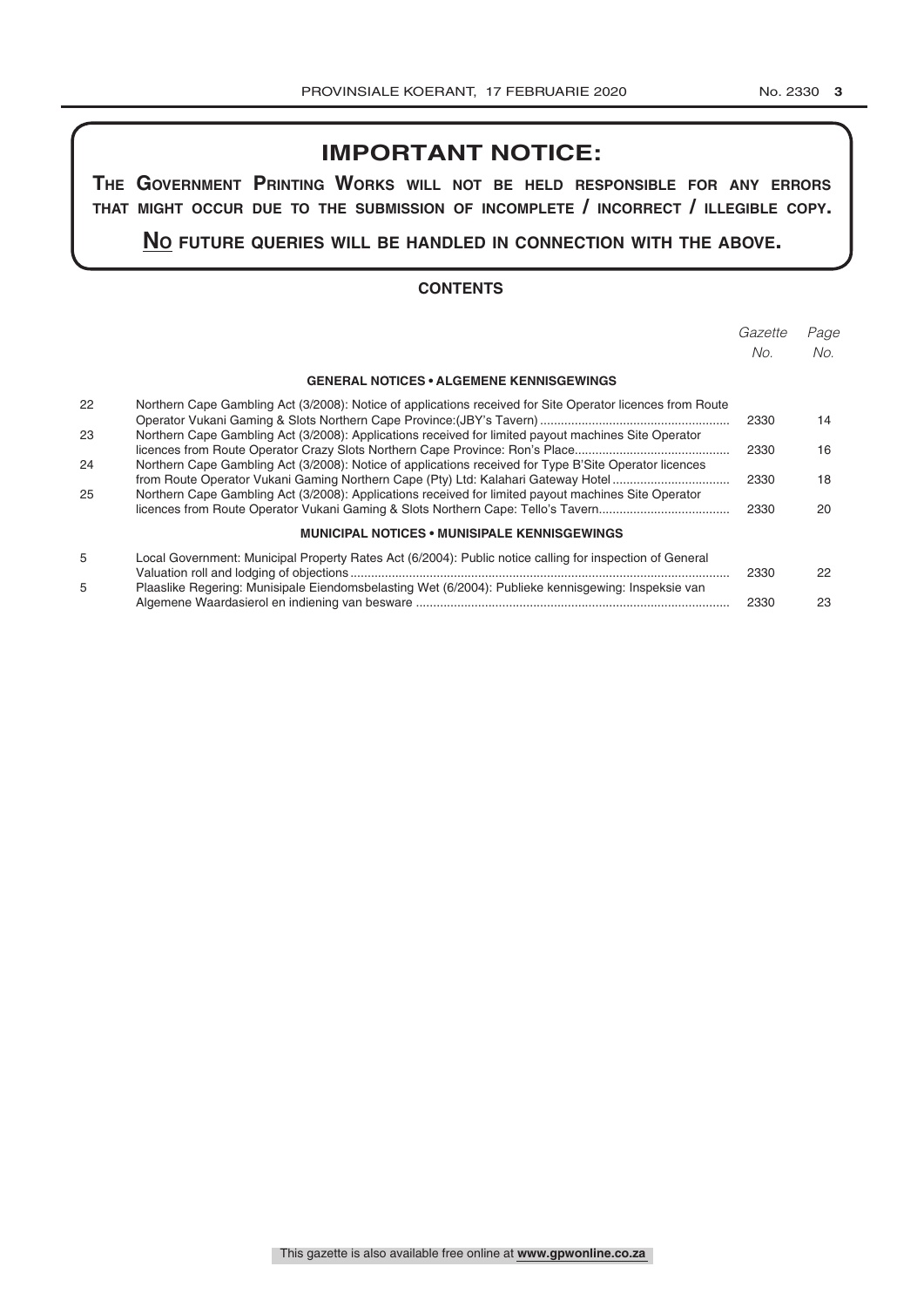

# **HIGH ALERT: SCAM WARNING!!!**

## **TO ALL SUPPLIERS AND SERVICE PROVIDERS OF THE GOVERNMENT PRINTING WORKS**

It has come to the attention of the *GOVERNMENT PRINTING WORKS* that there are certain unscrupulous companies and individuals who are defrauding unsuspecting businesses disguised as representatives of the *Government Printing Works* (*GPW*).

The scam involves the fraudsters using the letterhead of *GPW* to send out fake tender bids to companies and requests to supply equipment and goods.

Although the contact person's name on the letter may be of an existing official, the contact details on the letter are not the same as the *Government Printing Works*'. When searching on the Internet for the address of the company that has sent the fake tender document, the address does not exist.

The banking details are in a private name and not company name. Government will never ask you to deposit any funds for any business transaction. *GPW* has alerted the relevant law enforcement authorities to investigate this scam to protect legitimate businesses as well as the name of the organisation.

Example of e-mails these fraudsters are using:

#### **PROCUREMENT@GPW-GOV.ORG**

Should you suspect that you are a victim of a scam, you must urgently contact the police and inform the *GPW*.

*GPW* has an official email with the domain as **@gpw.gov.za**

Government e-mails DO NOT have org in their e-mail addresses. All of these fraudsters also use the same or very similar telephone numbers. Although such number with an area code 012 looks like a landline, it is not fixed to any property.

*GPW* will never send you an e-mail asking you to supply equipment and goods without a purchase/order number. *GPW* does not procure goods for another level of Government. The organisation will not be liable for actions that result in companies or individuals being resultant victims of such a scam.

*Government Printing Works* gives businesses the opportunity to supply goods and services through RFQ / Tendering process. In order to be eligible to bid to provide goods and services, suppliers must be registered on the National Treasury's Central Supplier Database (CSD). To be registered, they must meet all current legislative requirements (e.g. have a valid tax clearance certificate and be in good standing with the South African Revenue Services - SARS).

 The tender process is managed through the Supply Chain Management (SCM) system of the department. SCM is highly regulated to minimise the risk of fraud, and to meet objectives which include value for money, open and effective competition, equitability, accountability, fair dealing, transparency and an ethical approach. Relevant legislation, regulations, policies, guidelines and instructions can be found on the tender's website.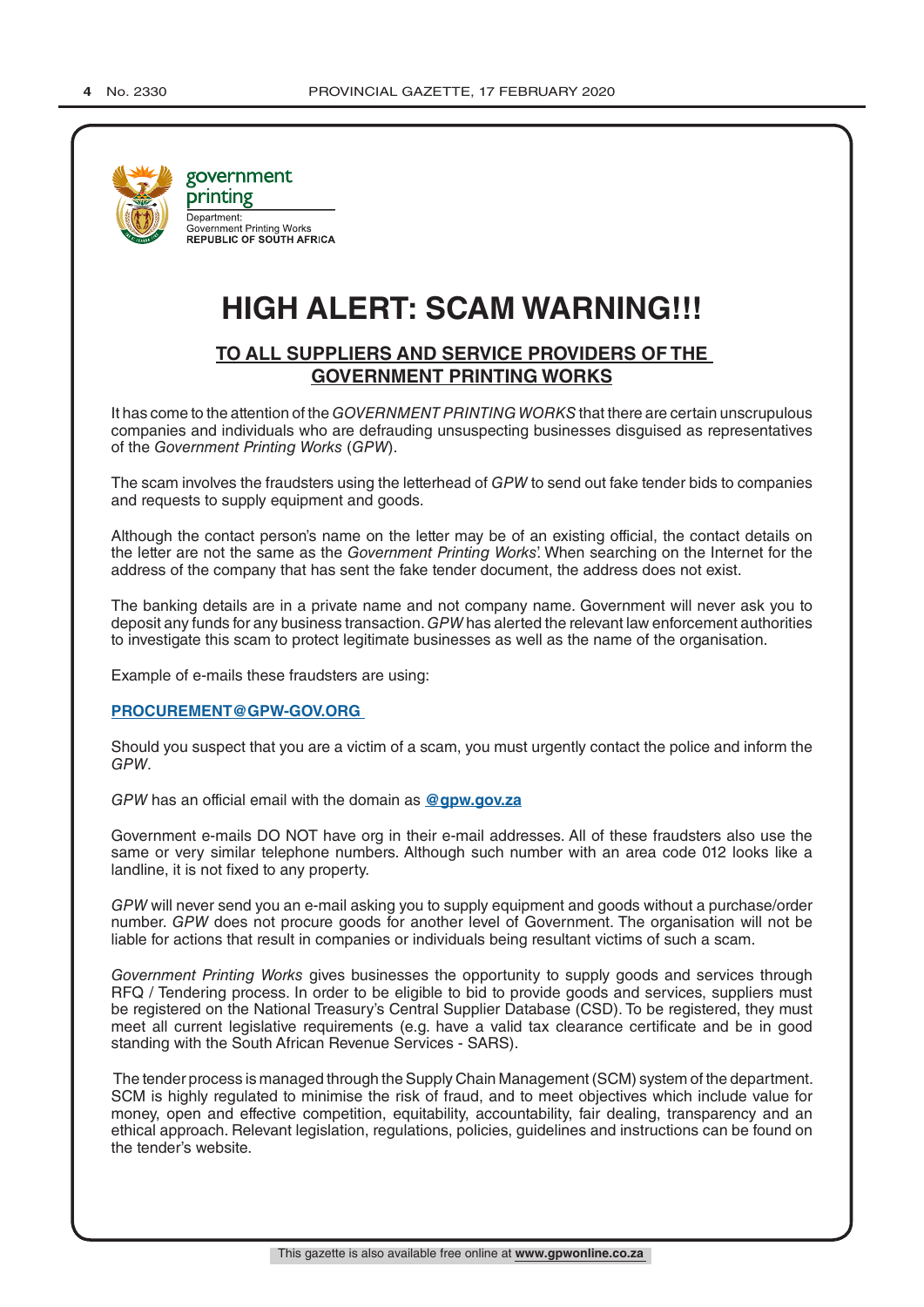#### **Fake Tenders**

National Treasury's CSD has launched the Government Order Scam campaign to combat fraudulent requests for quotes (RFQs). Such fraudulent requests have resulted in innocent companies losing money. We work hard at preventing and fighting fraud, but criminal activity is always a risk.

#### **How tender scams work**

There are many types of tender scams. Here are some of the more frequent scenarios:

Fraudsters use what appears to be government department stationery with fictitious logos and contact details to send a fake RFQ to a company to invite it to urgently supply goods. Shortly after the company has submitted its quote, it receives notification that it has won the tender. The company delivers the goods to someone who poses as an official or at a fake site. The Department has no idea of this transaction made in its name. The company is then never paid and suffers a loss.

#### OR

Fraudsters use what appears to be government department stationery with fictitious logos and contact details to send a fake RFQ to Company A to invite it to urgently supply goods. Typically, the tender specification is so unique that only Company B (a fictitious company created by the fraudster) can supply the goods in question.

Shortly after Company A has submitted its quote it receives notification that it has won the tender. Company A orders the goods and pays a deposit to the fictitious Company B. Once Company B receives the money, it disappears. Company A's money is stolen in the process.

Protect yourself from being scammed

- If you are registered on the supplier databases and you receive a request to tender or quote that seems to be from a government department, contact the department to confirm that the request is legitimate. Do not use the contact details on the tender document as these might be fraudulent.
- Compare tender details with those that appear in the Tender Bulletin, available online at **www.gpwonline.co.za**
- Make sure you familiarise yourself with how government procures goods and services. Visit the tender website for more information on how to tender.
- If you are uncomfortable about the request received, consider visiting the government department and/or the place of delivery and/or the service provider from whom you will be sourcing the goods.
- In the unlikely event that you are asked for a deposit to make a bid, contact the SCM unit of the department in question to ask whether this is in fact correct.

Any incidents of corruption, fraud, theft and misuse of government property in the *Government Printing Works* can be reported to:

Supply Chain Management: Ms. Anna Marie Du Toit, Tel. (012) 748 6292. Email: **Annamarie.DuToit@gpw.gov.za**

Marketing and Stakeholder Relations: Ms Bonakele Mbhele, at Tel. (012) 748 6193. Email: **Bonakele.Mbhele@gpw.gov.za** 

Security Services: Mr Daniel Legoabe, at tel. (012) 748 6176. Email: **Daniel.Legoabe@gpw.gov.za**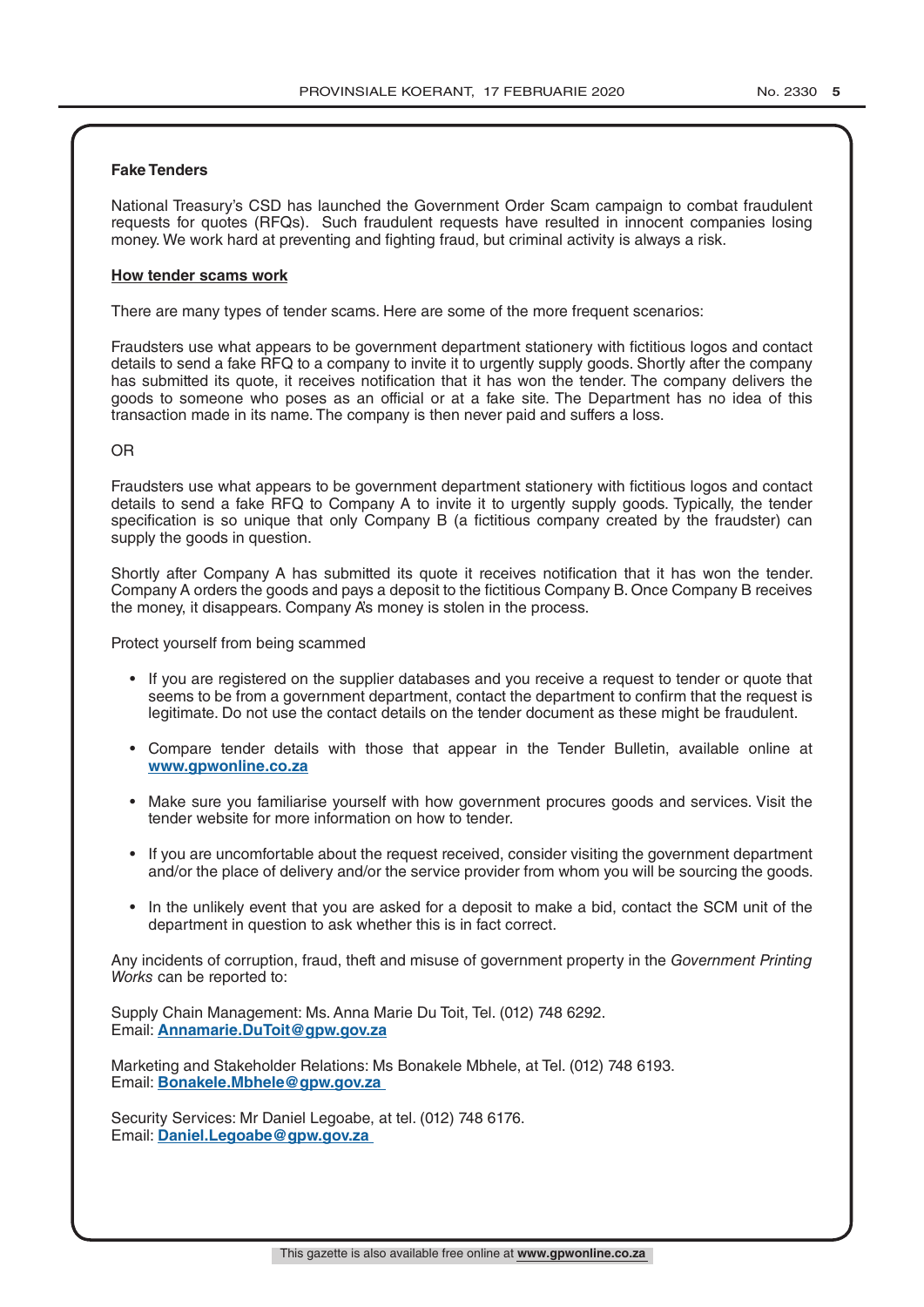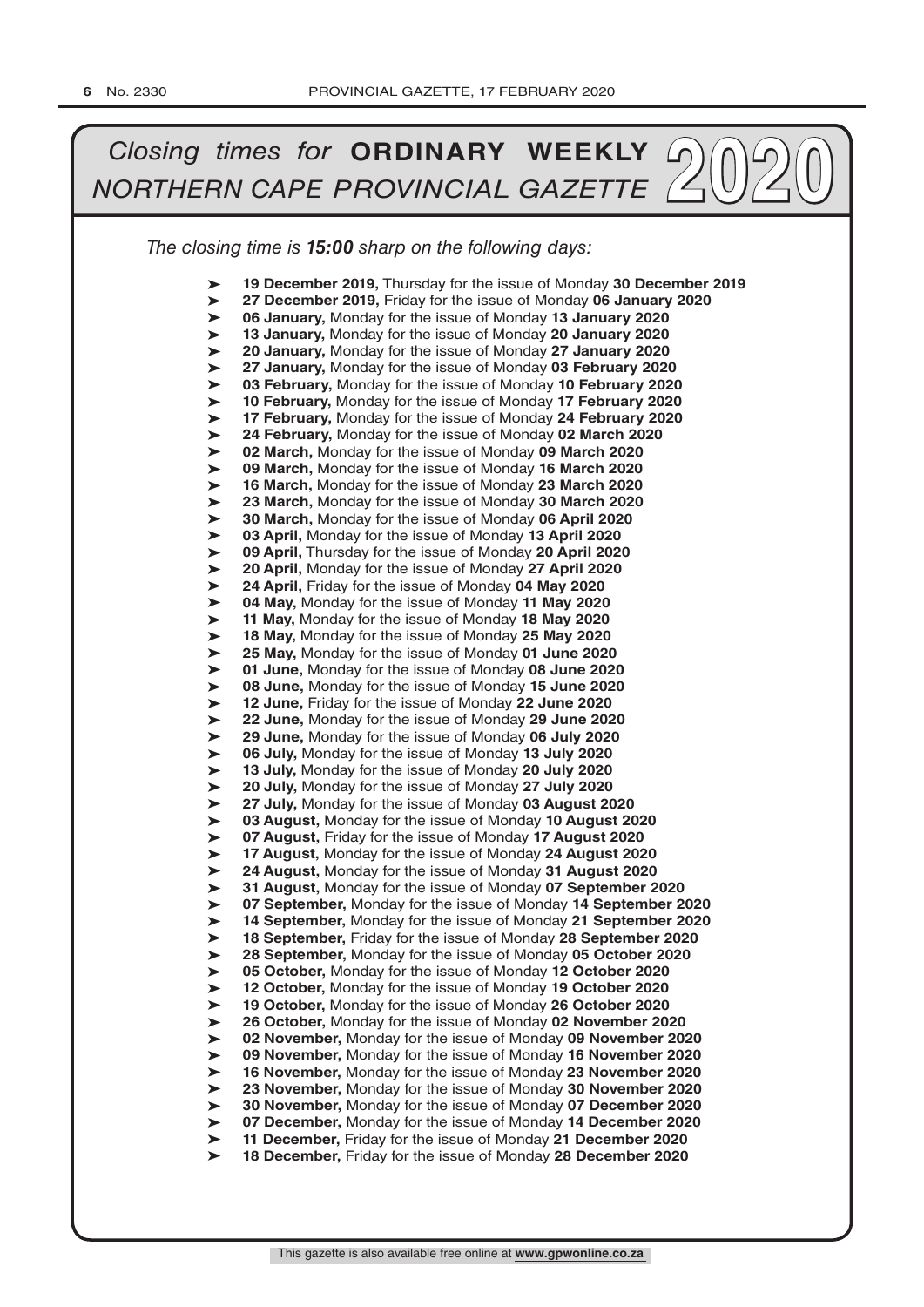# **LIST OF TARIFF RATES** FOR PUBLICATION OF NOTICES

# **COMMENCEMENT: 1 APRIL 2018**

## **NATIONAL AND PROVINCIAL**

Notice sizes for National, Provincial & Tender gazettes 1/4, 2/4, 3/4, 4/4 per page. Notices submitted will be charged at R1008.80 per full page, pro-rated based on the above categories.

| <b>Pricing for National, Provincial - Variable Priced Notices</b> |                          |                      |  |  |
|-------------------------------------------------------------------|--------------------------|----------------------|--|--|
| Notice Type                                                       | <b>Page Space</b>        | <b>New Price (R)</b> |  |  |
| Ordinary National, Provincial                                     | 1/4 - Quarter Page       | 252.20               |  |  |
| Ordinary National, Provincial                                     | 2/4 - Half Page          | 504.40               |  |  |
| Ordinary National, Provincial                                     | 3/4 - Three Quarter Page | 756.60               |  |  |
| Ordinary National, Provincial                                     | 4/4 - Full Page          | 1008.80              |  |  |

# **EXTRA-ORDINARY**

All Extra-ordinary National and Provincial gazette notices are non-standard notices and attract a variable price based on the number of pages submitted.

The pricing structure for National and Provincial notices which are submitted as **Extra ordinary submissions** will be charged at R**3026.32** per page.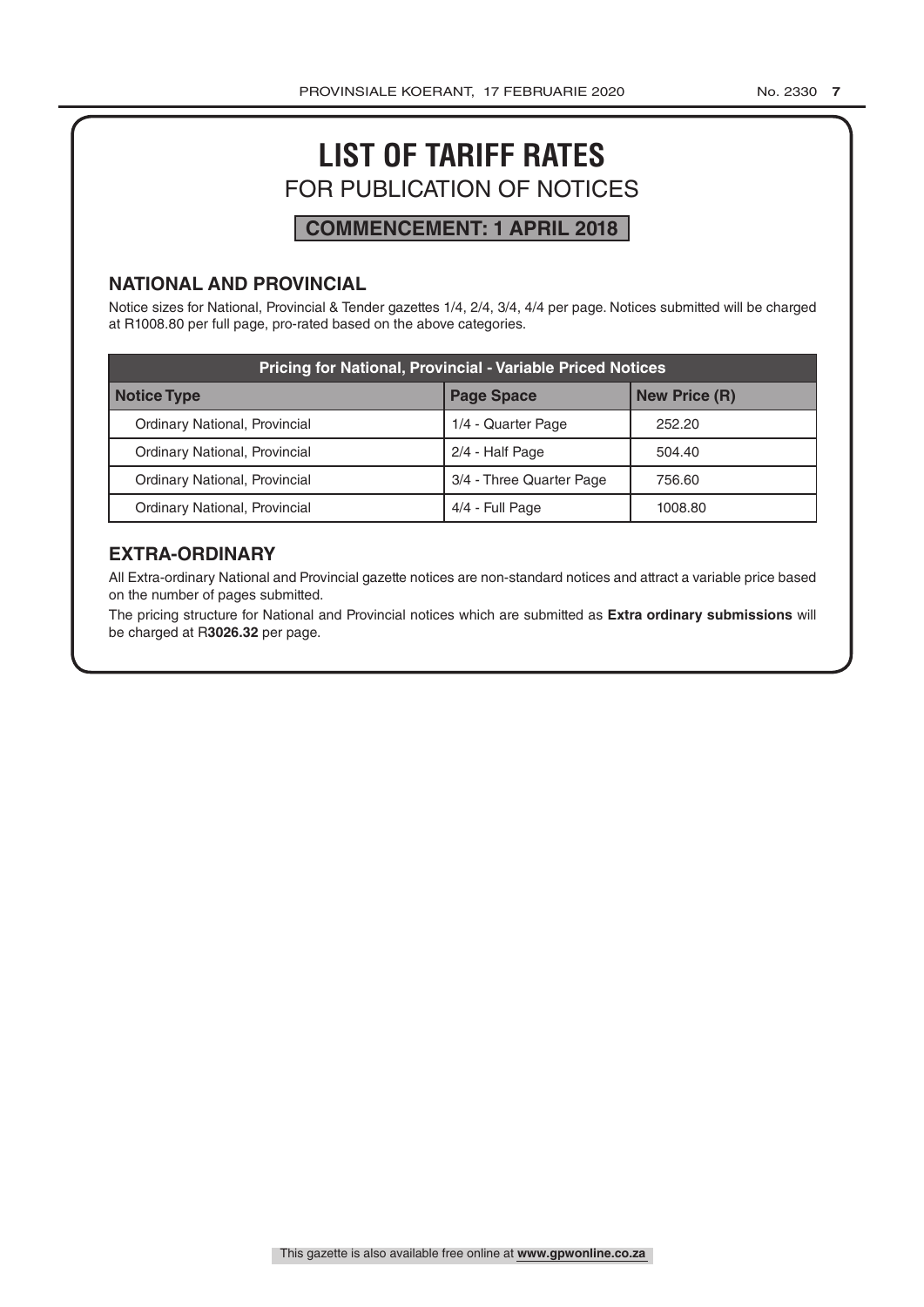The **Government Printing Works** (**GPW**) has established rules for submitting notices in line with its electronic notice processing system, which requires the use of electronic *Adobe* Forms. Please ensure that you adhere to these guidelines when completing and submitting your notice submission.

## **Closing Times for ACCepTAnCe of noTiCes**

- 1. The *Government Gazette* and *Government Tender Bulletin* are weekly publications that are published on Fridays and the closing time for the acceptance of notices is strictly applied according to the scheduled time for each gazette.
- 2. Please refer to the Submission Notice Deadline schedule in the table below. This schedule is also published online on the Government Printing works website www.gpwonline.co.za

All re-submissions will be subject to the standard cut-off times. **All notices received after the closing time will be rejected**.

| <b>Government Gazette Type</b>                   | <b>Publication</b><br><b>Frequency</b> | <b>Publication Date</b>                         | <b>Submission Deadline</b>          | <b>Cancellations Deadline</b>                              |
|--------------------------------------------------|----------------------------------------|-------------------------------------------------|-------------------------------------|------------------------------------------------------------|
| <b>National Gazette</b>                          | Weekly                                 | Friday                                          | Friday 15h00 for next Friday        | Tuesday, 15h00 - 3<br>working days prior to<br>publication |
| <b>Regulation Gazette</b>                        | Weekly                                 | Friday                                          | Friday 15h00 for next Friday        | Tuesday, 15h00 - 3<br>working days prior to<br>publication |
| <b>Petrol Price Gazette</b>                      | Monthly                                | Tuesday before 1st<br>Wednesday of the<br>month | One day before publication          | 1 working day prior to<br>publication                      |
| <b>Road Carrier Permits</b>                      | Weekly                                 | Friday                                          | Thursday 15h00 for next<br>Friday   | 3 working days prior to<br>publication                     |
| Unclaimed Monies (Justice,<br>Labour or Lawyers) | January /<br>September 2 per<br>vear   | <b>Last Friday</b>                              | One week before publication         | 3 working days prior to<br>publication                     |
| Parliament (Acts, White<br>Paper, Green Paper)   | As required                            | Any day of the week                             | <b>None</b>                         | 3 working days prior to<br>publication                     |
| <b>Manuals</b>                                   | <b>Bi- Monthly</b>                     | 2nd and last Thursday<br>of the month           | One week before publication         | 3 working days prior to<br>publication                     |
| <b>State of Budget</b><br>(National Treasury)    | Monthly                                | 30th or last Friday of<br>the month             | One week before publication         | 3 working days prior to<br>publication                     |
| <b>Extraordinary Gazettes</b>                    | As required                            | Any day of the week                             | Before 10h00 on publication<br>date | Before 10h00 on<br>publication date                        |
| Legal Gazettes A, B and C                        | Weekly                                 | Friday                                          | One week before publication         | Tuesday, 15h00 - 3<br>working days prior to<br>publication |
| <b>Tender Bulletin</b>                           | Weekly                                 | Friday                                          | Friday 15h00 for next Friday        | Tuesday, 15h00 - 3<br>working days prior to<br>publication |
| Gauteng                                          | Weekly                                 | Wednesday                                       | Two weeks before publication        | 3 days after submission<br>deadline                        |
| <b>Eastern Cape</b>                              | Weekly                                 | Monday                                          | One week before publication         | 3 working days prior to<br>publication                     |
| Northern Cape                                    | Weekly                                 | Monday                                          | One week before publication         | 3 working days prior to<br>publication                     |
| <b>North West</b>                                | Weekly                                 | Tuesday                                         | One week before publication         | 3 working days prior to<br>publication                     |
| <b>KwaZulu-Natal</b>                             | Weekly                                 | Thursday                                        | One week before publication         | 3 working days prior to<br>publication                     |
| Limpopo                                          | Weekly                                 | Friday                                          | One week before publication         | 3 working days prior to<br>publication                     |
| Mpumalanga                                       | Weekly                                 | Friday                                          | One week before publication         | 3 working days prior to<br>publication                     |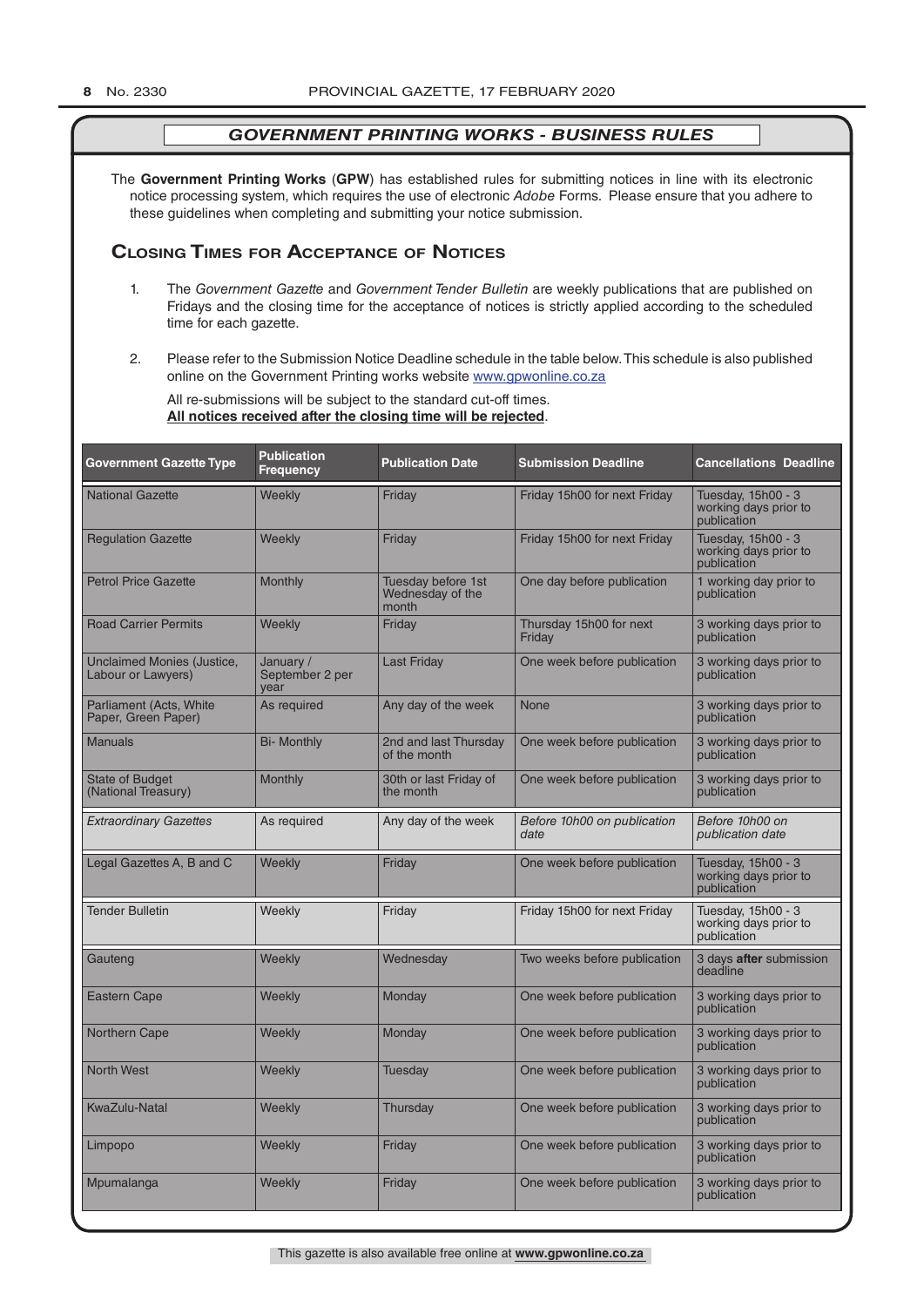| <b>Government Gazette Type</b>          | <b>Publication</b><br><b>Frequency</b> | <b>Publication Date</b>                              | <b>Submission Deadline</b>   | <b>Cancellations Deadline</b>               |
|-----------------------------------------|----------------------------------------|------------------------------------------------------|------------------------------|---------------------------------------------|
| Gauteng Liquor License<br>Gazette       | <b>Monthly</b>                         | Wednesday before<br>the First Friday of the<br>month | Two weeks before publication | 3 working days after<br>submission deadline |
| Northern Cape Liquor<br>License Gazette | <b>Monthly</b>                         | First Friday of the<br>month                         | Two weeks before publication | 3 working days after<br>submission deadline |
| National Liquor License<br>Gazette      | <b>Monthly</b>                         | First Friday of the<br>month                         | Two weeks before publication | 3 working days after<br>submission deadline |
| Mpumalanga Liquor License<br>Gazette    | <b>Bi-Monthly</b>                      | Second & Fourth<br>Friday                            | One week before publication  | 3 working days prior to<br>publication      |

## **exTrAordinAry gAzeTTes**

3. *Extraordinary Gazettes* can have only one publication date. If multiple publications of an *Extraordinary Gazette* are required, a separate Z95/Z95Prov *Adobe* Forms for each publication date must be submitted.

## **NOTICE SUBMISSION PROCESS**

- 4. Download the latest *Adobe* form, for the relevant notice to be placed, from the **Government Printing Works** website www.gpwonline.co.za.
- 5. The *Adobe* form needs to be completed electronically using *Adobe Acrobat* / *Acrobat Reader*. Only electronically completed *Adobe* forms will be accepted. No printed, handwritten and/or scanned *Adobe* forms will be accepted.
- 6. The completed electronic *Adobe* form has to be submitted via email to submit.egazette@gpw.gov.za. The form needs to be submitted in its original electronic *Adobe* format to enable the system to extract the completed information from the form for placement in the publication.
- 7. Every notice submitted **must** be accompanied by an official **GPW** quotation. This must be obtained from the *eGazette* Contact Centre.
- 8. Each notice submission should be sent as a single email. The email **must** contain **all documentation relating to a particular notice submission**.
	- 8.1. Each of the following documents must be attached to the email as a separate attachment:
		- 8.1.1. An electronically completed *Adobe* form, specific to the type of notice that is to be placed.
			- 8.1.1.1. For National *Government Gazette* or *Provincial Gazette* notices, the notices must be accompanied by an electronic Z95 or Z95Prov *Adobe* form
			- 8.1.1.2. The notice content (body copy) **MUST** be a separate attachment.
		- 8.1.2. A copy of the official **Government Printing Works** quotation you received for your notice. *(Please see Quotation section below for further details)*
		- 8.1.3. A valid and legible Proof of Payment / Purchase Order: **Government Printing Works** account customer must include a copy of their Purchase Order*.* **Non**-**Government Printing Works** account customer needs to submit the proof of payment for the notice
		- 8.1.4. Where separate notice content is applicable (Z95, Z95 Prov and TForm 3, it should **also** be attached as a separate attachment. *(Please see the Copy Section below, for the specifications)*.
		- 8.1.5. Any additional notice information if applicable.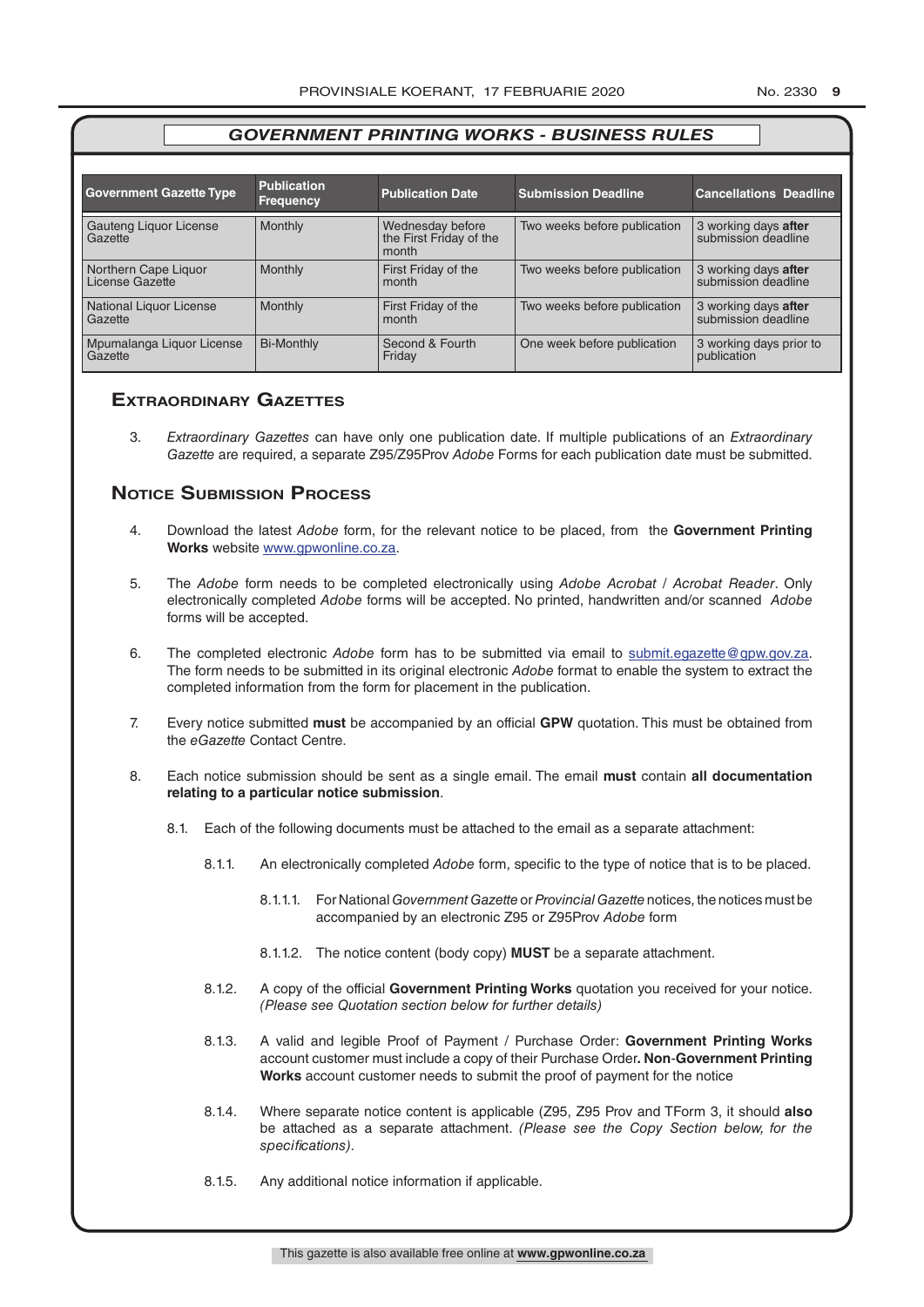- 9. The electronic *Adobe* form will be taken as the primary source for the notice information to be published. Instructions that are on the email body or covering letter that contradicts the notice form content will not be considered. The information submitted on the electronic *Adobe* form will be published as-is.
- 10. To avoid duplicated publication of the same notice and double billing, Please submit your notice **ONLY ONCE.**
- 11. Notices brought to **GPW** by "walk-in" customers on electronic media can only be submitted in *Adobe* electronic form format. All "walk-in" customers with notices that are not on electronic *Adobe* forms will be routed to the Contact Centre where they will be assisted to complete the forms in the required format.
- 12. Should a customer submit a bulk submission of hard copy notices delivered by a messenger on behalf of any organisation e.g. newspaper publisher, the messenger will be referred back to the sender as the submission does not adhere to the submission rules.

## **QuoTATions**

- 13. Quotations are valid until the next tariff change.
	- 13.1. *Take note:* **GPW**'s annual tariff increase takes place on *1 April* therefore any quotations issued, accepted and submitted for publication up to *31 March* will keep the old tariff. For notices to be published from 1 April, a quotation must be obtained from **GPW** with the new tariffs. Where a tariff increase is implemented during the year, **GPW** endeavours to provide customers with 30 days' notice of such changes.
- 14. Each quotation has a unique number.
- 15. Form Content notices must be emailed to the *eGazette* Contact Centre for a quotation.
	- 15.1. The *Adobe* form supplied is uploaded by the Contact Centre Agent and the system automatically calculates the cost of your notice based on the layout/format of the content supplied.
	- 15.2. It is critical that these *Adobe* Forms are completed correctly and adhere to the guidelines as stipulated by **GPW**.

#### 16. **APPLICABLE ONLY TO GPW ACCOUNT HOLDERS**:

- 16.1. **GPW** Account Customers must provide a valid **GPW** account number to obtain a quotation.
- 16.2. Accounts for **GPW** account customers **must** be active with sufficient credit to transact with **GPW** to submit notices.
	- 16.2.1. If you are unsure about or need to resolve the status of your account, please contact the **GPW** Finance Department prior to submitting your notices. (If the account status is not resolved prior to submission of your notice, the notice will be failed during the process).

#### 17. **APPLICABLE ONLY TO CASH CUSTOMERS:**

- 17.1. Cash customers doing **bulk payments** must use a **single email address** in order to use the **same proof of payment** for submitting multiple notices.
- 18. The responsibility lies with you, the customer, to ensure that the payment made for your notice(s) to be published is sufficient to cover the cost of the notice(s).
- 19. Each quotation will be associated with one proof of payment / purchase order / cash receipt.

19.1. This means that **the quotation number can only be used once to make a payment.**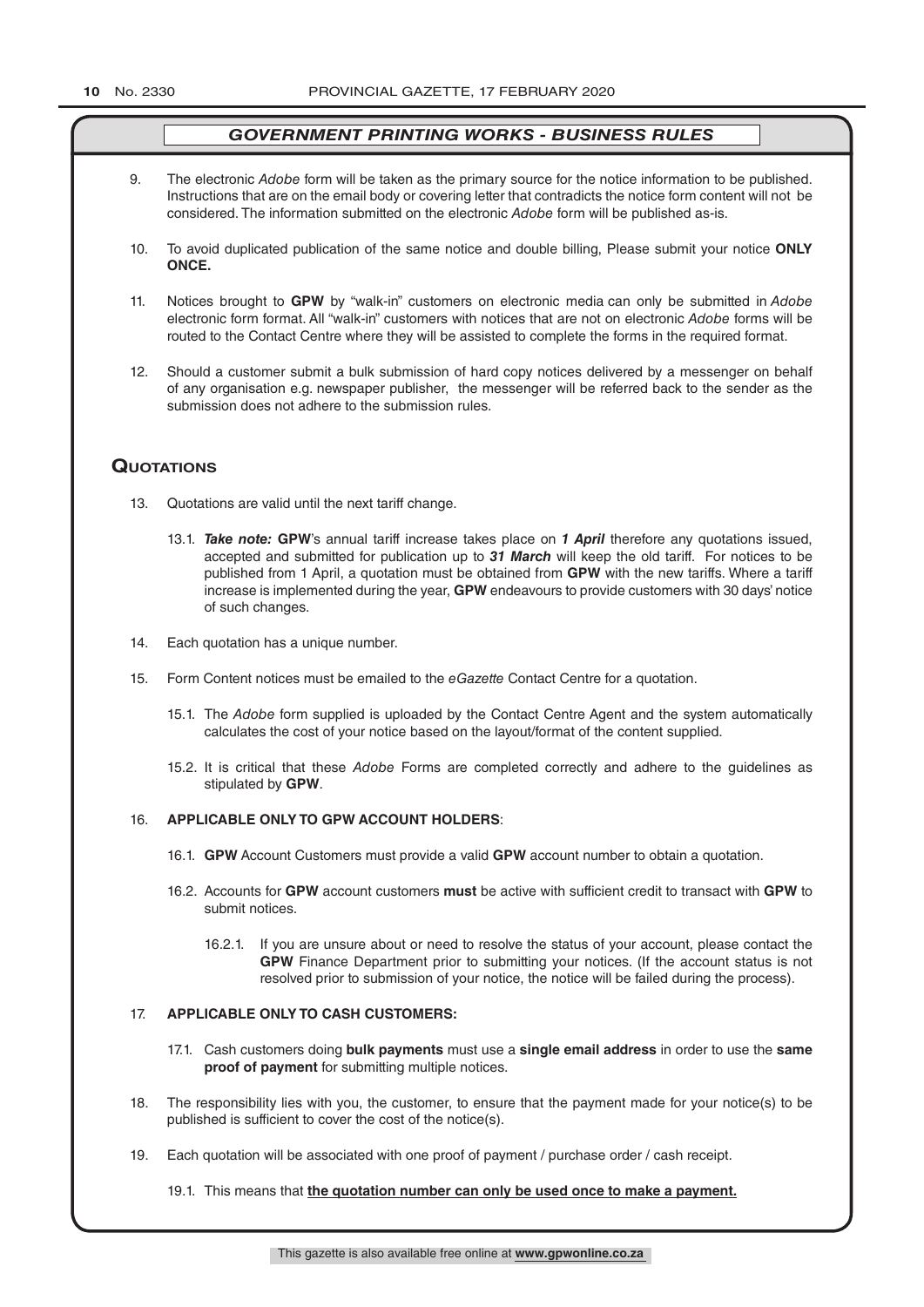#### **COPY (SEPARATE NOTICE CONTENT DOCUMENT)**

- 20. Where the copy is part of a separate attachment document for Z95, Z95Prov and TForm03
	- 20.1. Copy of notices must be supplied in a separate document and may not constitute part of any covering letter, purchase order, proof of payment or other attached documents.

The content document should contain only one notice. (You may include the different translations of the same notice in the same document).

20.2. The notice should be set on an A4 page, with margins and fonts set as follows:

Page size = A4 Portrait with page margins: Top = 40mm, LH/RH = 16mm, Bottom = 40mm; Use font size: Arial or Helvetica 10pt with 11pt line spacing;

Page size = A4 Landscape with page margins: Top = 16mm, LH/RH = 40mm, Bottom = 16mm; Use font size: Arial or Helvetica 10pt with 11pt line spacing;

#### **CAnCellATions**

- 21. Cancellation of notice submissions are accepted by **GPW** according to the deadlines stated in the table above in point 2. Non-compliance to these deadlines will result in your request being failed. Please pay special attention to the different deadlines for each gazette. Please note that any notices cancelled after the cancellation deadline will be published and charged at full cost.
- 22. Requests for cancellation must be sent by the original sender of the notice and must accompanied by the relevant notice reference number (N-) in the email body.

#### **AmendmenTs To noTiCes**

23. With effect from 01 October 2015, **GPW** will not longer accept amendments to notices. The cancellation process will need to be followed according to the deadline and a new notice submitted thereafter for the next available publication date.

#### **REJECTIONS**

- 24. All notices not meeting the submission rules will be rejected to the customer to be corrected and resubmitted. Assistance will be available through the Contact Centre should help be required when completing the forms. (012-748 6200 or email info.egazette@gpw.gov.za). Reasons for rejections include the following:
	- 24.1. Incorrectly completed forms and notices submitted in the wrong format, will be rejected.
	- 24.2. Any notice submissions not on the correct *Adobe* electronic form, will be rejected.
	- 24.3. Any notice submissions not accompanied by the proof of payment / purchase order will be rejected and the notice will not be processed.
	- 24.4. Any submissions or re-submissions that miss the submission cut-off times will be rejected to the customer. The Notice needs to be re-submitted with a new publication date.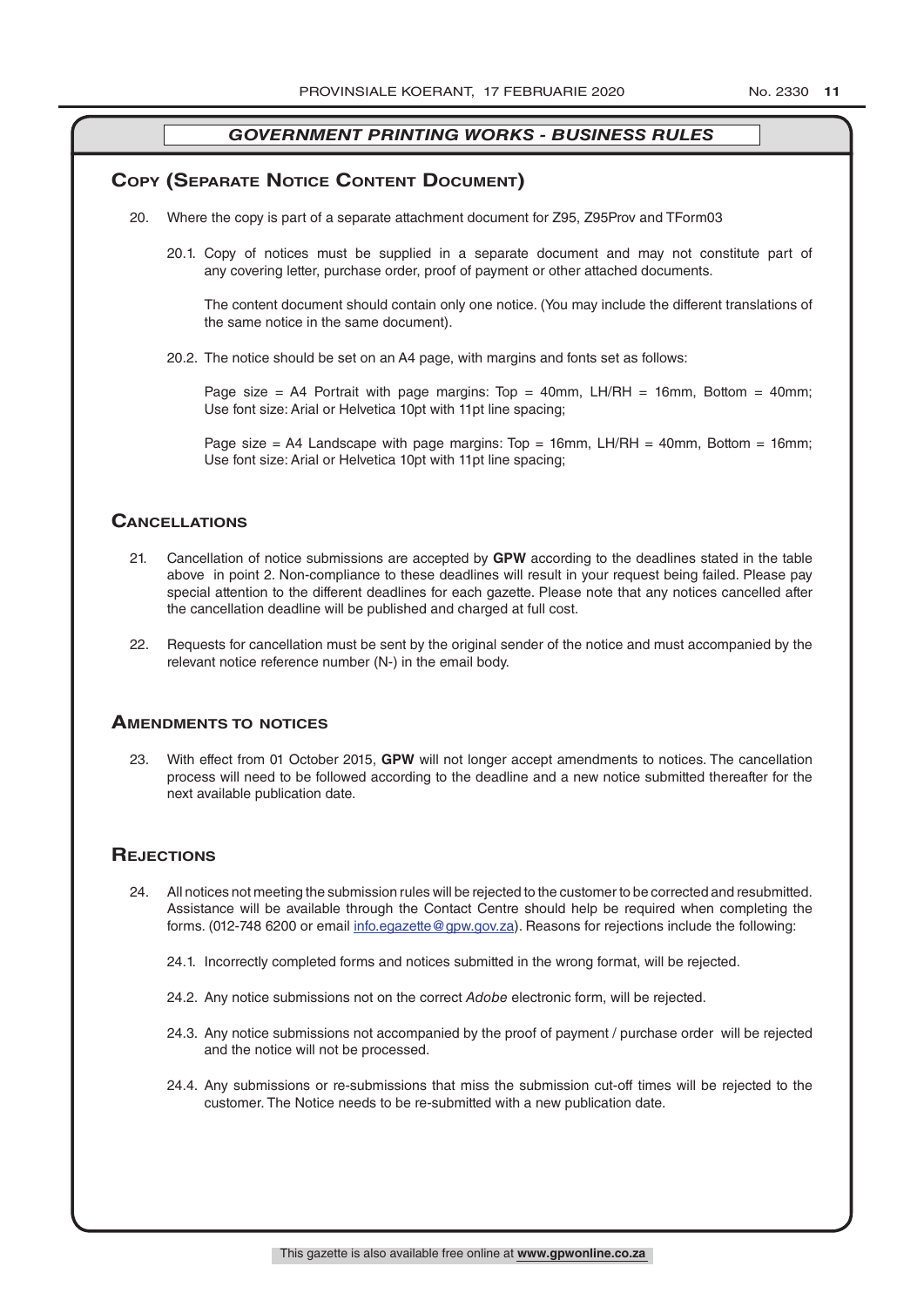#### **ApprovAl of noTiCes**

- 25. Any notices other than legal notices are subject to the approval of the Government Printer, who may refuse acceptance or further publication of any notice.
- 26. No amendments will be accepted in respect to separate notice content that was sent with a Z95 or Z95Prov notice submissions. The copy of notice in layout format (previously known as proof-out) is only provided where requested, for Advertiser to see the notice in final Gazette layout. Should they find that the information submitted was incorrect, they should request for a notice cancellation and resubmit the corrected notice, subject to standard submission deadlines. The cancellation is also subject to the stages in the publishing process, i.e. If cancellation is received when production (printing process) has commenced, then the notice cannot be cancelled.

## **GOVERNMENT PRINTER INDEMNIFIED AGAINST LIABILITY**

- 27. The Government Printer will assume no liability in respect of—
	- 27.1. any delay in the publication of a notice or publication of such notice on any date other than that stipulated by the advertiser;
	- 27.2. erroneous classification of a notice, or the placement of such notice in any section or under any heading other than the section or heading stipulated by the advertiser;
	- 27.3. any editing, revision, omission, typographical errors or errors resulting from faint or indistinct copy.

#### **liAbiliTy of AdverTiser**

28. Advertisers will be held liable for any compensation and costs arising from any action which may be instituted against the Government Printer in consequence of the publication of any notice.

#### **CusTomer inQuiries**

Many of our customers request immediate feedback/confirmation of notice placement in the gazette from our Contact Centre once they have submitted their notice – While **GPW** deems it one of their highest priorities and responsibilities to provide customers with this requested feedback and the best service at all times, we are only able to do so once we have started processing your notice submission.

**GPW** has a 2-working day turnaround time for processing notices received according to the business rules and deadline submissions.

Please keep this in mind when making inquiries about your notice submission at the Contact Centre.

- 29. Requests for information, quotations and inquiries must be sent to the Contact Centre ONLY.
- 30. Requests for Quotations (RFQs) should be received by the Contact Centre at least **2 working days** before the submission deadline for that specific publication.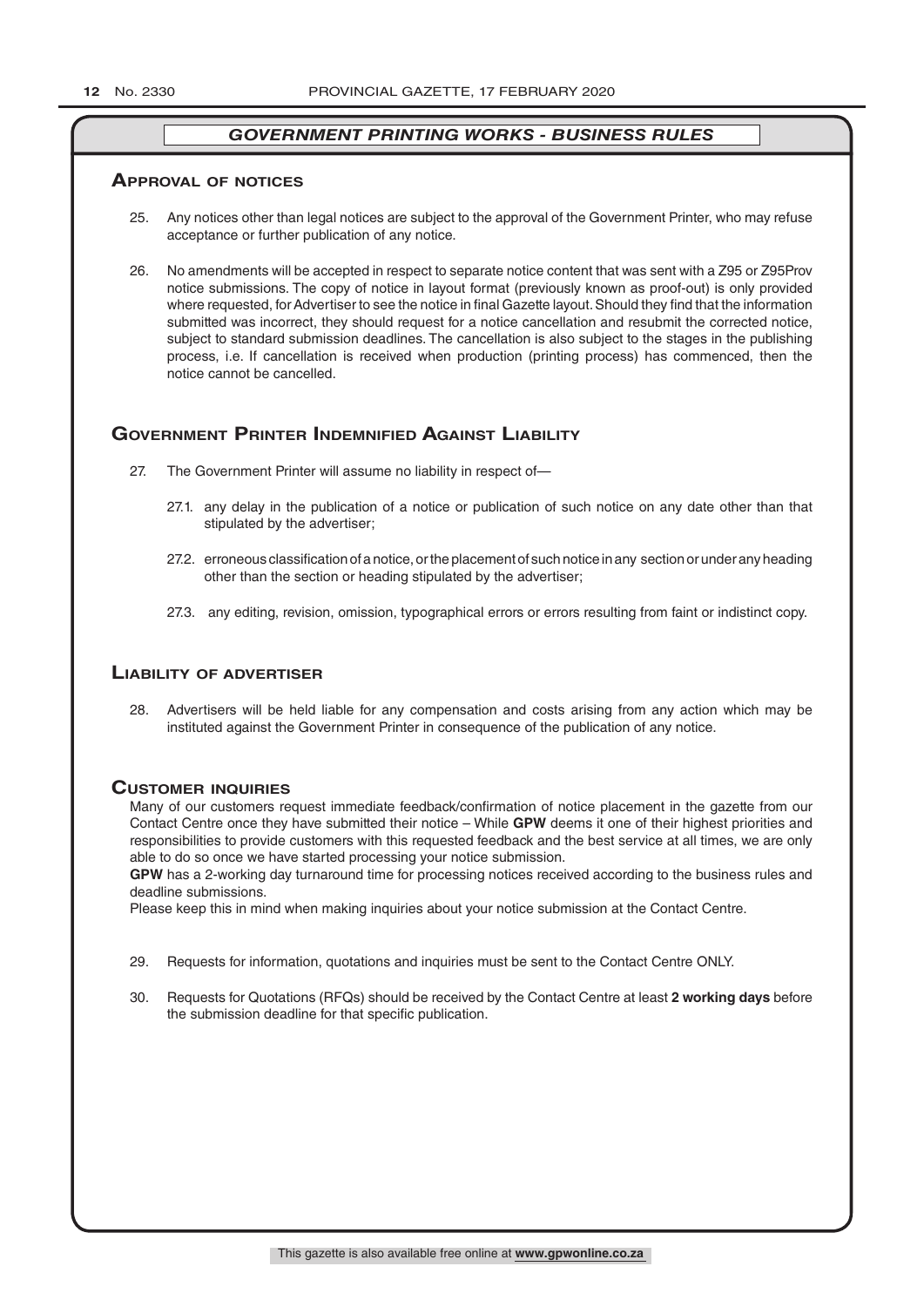#### **pAymenT of CosT**

- 31. The Request for Quotation for placement of the notice should be sent to the Gazette Contact Centre as indicated above, prior to submission of notice for advertising.
- 32. Payment should then be made, or Purchase Order prepared based on the received quotation, prior to the submission of the notice for advertising as these documents i.e. proof of payment or Purchase order will be required as part of the notice submission, as indicated earlier.
- 33. Every proof of payment must have a valid **GPW** quotation number as a reference on the proof of payment document.
- 34. Where there is any doubt about the cost of publication of a notice, and in the case of copy, an enquiry, accompanied by the relevant copy, should be addressed to the Gazette Contact Centre, **Government Printing Works**, Private Bag X85, Pretoria, 0001 email: info.egazette@gpw.gov.za before publication.
- 35. Overpayment resulting from miscalculation on the part of the advertiser of the cost of publication of a notice will not be refunded, unless the advertiser furnishes adequate reasons why such miscalculation occurred. In the event of underpayments, the difference will be recovered from the advertiser, and future notice(s) will not be published until such time as the full cost of such publication has been duly paid in cash or electronic funds transfer into the **Government Printing Works** banking account.
- 36. In the event of a notice being cancelled, a refund will be made only if no cost regarding the placing of the notice has been incurred by the **Government Printing Works**.
- 37. The **Government Printing Works** reserves the right to levy an additional charge in cases where notices, the cost of which has been calculated in accordance with the List of Fixed Tariff Rates, are subsequently found to be excessively lengthy or to contain overmuch or complicated tabulation.

#### **proof of publiCATion**

- 38. Copies of any of the *Government Gazette* or *Provincial Gazette* can be downloaded from the **Government Printing Works** website www.gpwonline.co.za free of charge, should a proof of publication be required.
- 39. Printed copies may be ordered from the Publications department at the ruling price. The **Government Printing Works** will assume no liability for any failure to post or for any delay in despatching of such *Government Gazette*(s)

#### *GOVERNMENT PRINTING WORKS CONTACT INFORMATION*

| <b>Physical Address:</b>                                                                                                               | <b>Postal Address:</b> | <b>GPW Banking Details:</b>                                                                                       |
|----------------------------------------------------------------------------------------------------------------------------------------|------------------------|-------------------------------------------------------------------------------------------------------------------|
| <b>Government Printing Works</b>                                                                                                       | Private Bag X85        | <b>Bank: ABSA Bosman Street</b>                                                                                   |
| 149 Bosman Street                                                                                                                      | Pretoria               | <b>Account No.: 405 7114 016</b>                                                                                  |
| Pretoria                                                                                                                               | 0001                   | <b>Branch Code: 632-005</b>                                                                                       |
| <b>For Gazette and Notice submissions: Gazette Submissions:</b><br><b>For queries and quotations, contact: Gazette Contact Centre:</b> |                        | <b>E-mail:</b> submit.eqazette@gpw.gov.za<br><b>E-mail:</b> info.egazette@gpw.gov.za<br><b>Tel: 012-748 6200</b>  |
| Contact person for subscribers: Mrs M. Toka:                                                                                           |                        | <b>E-mail:</b> subscriptions $@$ gpw.gov.za<br><b>Tel: 012-748-6066 / 6060 / 6058</b><br><b>Fax: 012-323-9574</b> |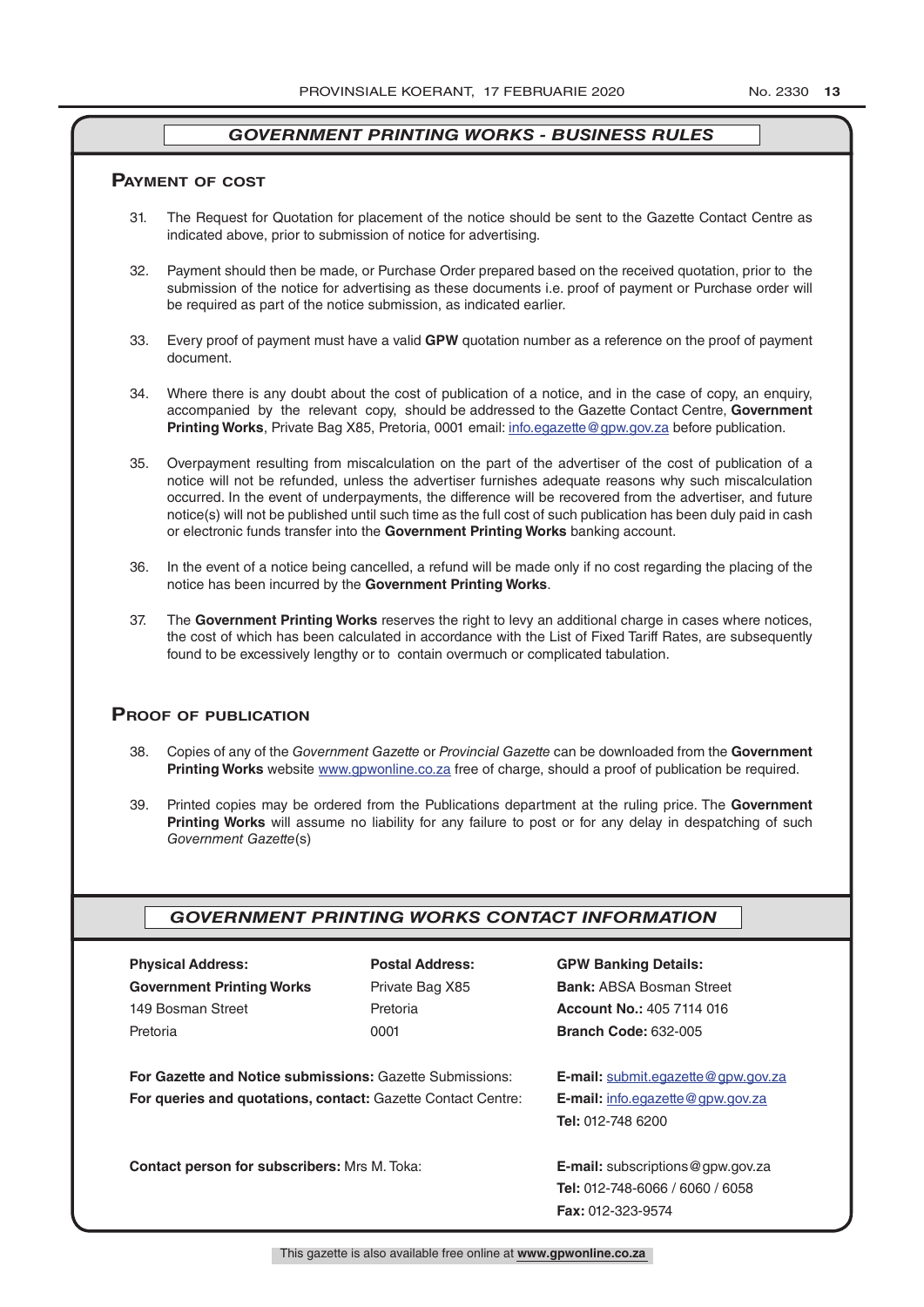# General Notices • Algemene Kennisgewings

#### **NOTICE 22 OF 2020**

#### **NORTHERN CAPE GAMBLING BOARD**

# **NOTICE IS HEREBY GIVEN OF APPLICATIONS RECEIVED FOR TRANSFER OF A SITE LICENSE (CHARLIE MINGLES JAZZ SOUL TAVERN) FROM THE CURRENT OWNER SEKGAOLENG CHARLES MOLOI TO THE NEW OWNER DENNIS AND ALFREDA JANUARY (JBY'S TAVERN) FROM ROUTE OPERATOR VUKANI GAMING & SLOTS NORTHERN CAPE.**

1. In terms of Section 28(1) (a) (ii) of the Northern Cape Gambling Act, Act 3 of 2008, notice is hereby given of applications received for Site Operator licences from Route Operator Vukani Gaming & Slots Northern Cape Province.

The details of the applications are as follow:

| SITE                |  | <b>OPERATOR I SITE OWNERS NAME</b> | ADDRESS                     |
|---------------------|--|------------------------------------|-----------------------------|
| <b>NAME</b>         |  |                                    |                             |
| <b>JBY'S TAVERN</b> |  | Dennis & Alfreda                   | 28 Saturn Street, Pescodia, |
|                     |  | Januarv                            | Kimberley                   |

#### **Public Inspection of the application**

2. The applications will, subject to any ruling by the Board, be open for public inspections at the following local South African Police Service Stations from the  $17<sup>th</sup>$  of February 2020 until the  $17<sup>th</sup>$  March 2020: Kimberley.

The applications can also be inspected at the offices of the Board at the address mentioned below between 08:00 and 15:30 from Monday until Friday: No 31 Mac Dougal Street Monument Heights Kimberley

## **Invitation to lodge objections or representations**

Interested persons are hereby invited to lodge representations in respect of any or all of the applicants by no later than 15:30 on the 17<sup>th</sup> of March 2020. Representations should be in writing and must contain at least the following information:

- (a) The name of the applicant to whom the objection or representation relates
- (b) The ground(s) on which objections or representations are made
- (c) The name, address and telephone number of the person submitting the representations

An indication as to whether or not the person making representations wishes to make oral representations when the Board hears the application.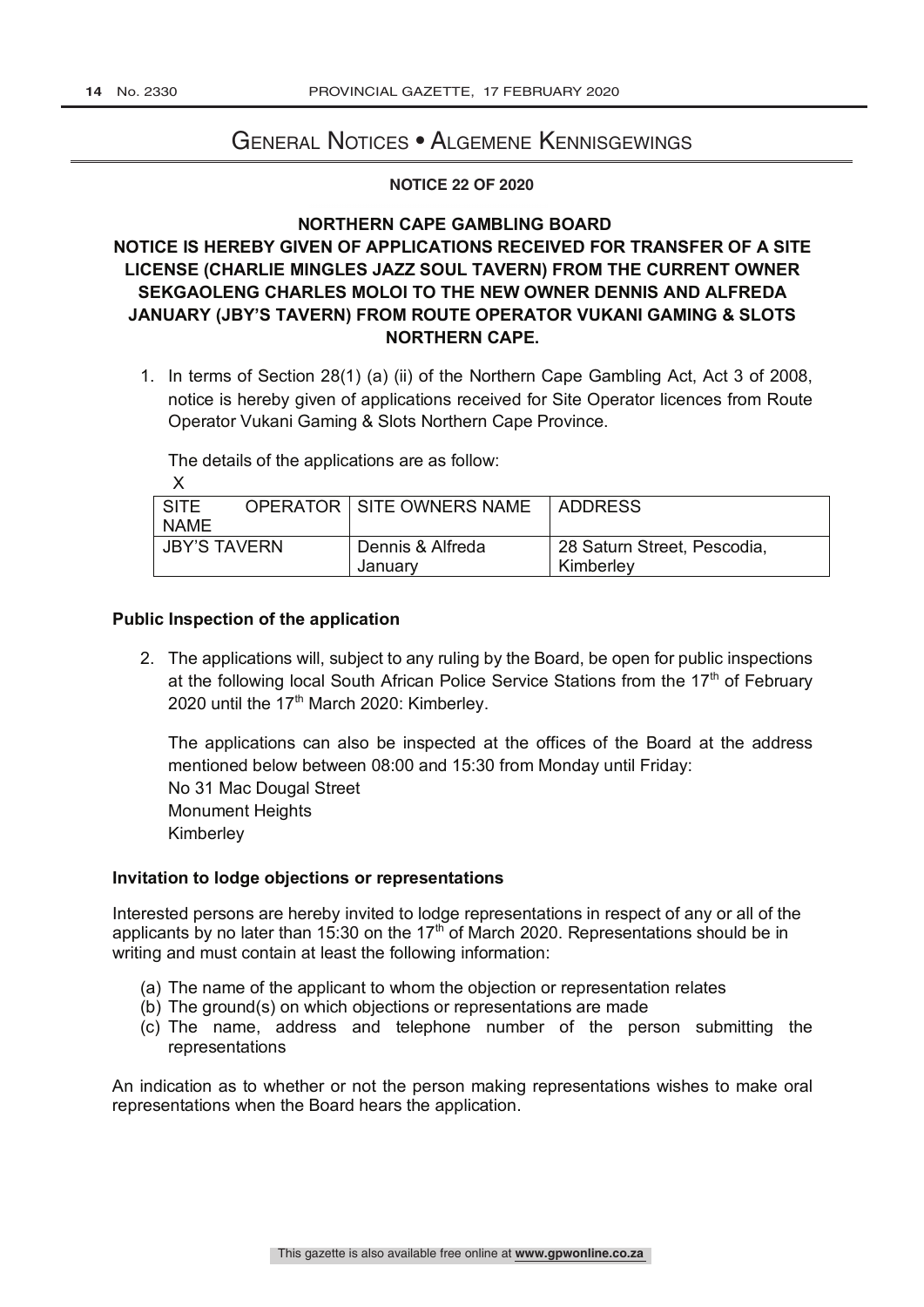Any representations that do not contain all the information referred to in paragraph 3 above, will be deemed not to have been lodged with the Board and will not be considered by the Board.

Representations should be addressed to: The Chief Executive Officer, Northern Cape Gambling Board, No 31 Mac Dougal Street, Monument Heights, Kimberly, 8301.

For any enquiries, contact the Licensing Unit, Mr. GD Motlhabane

Tel: 081 761 9101/053 244 0890

E-mail: gaopalelwem@ncgb.co.za

THE NORTHERN CAPE GAMBLING BOARD SUPPORTS RESPONSIBLE GAMBLING. GAMBLING ONLY FOR PERSONS 18 YEARS AND OLDER. WINNERS KNOW WHEN TO STOP. RESPONSIBLE GAMBLING TOLL FREE LINE NUMBER 0800 006 008.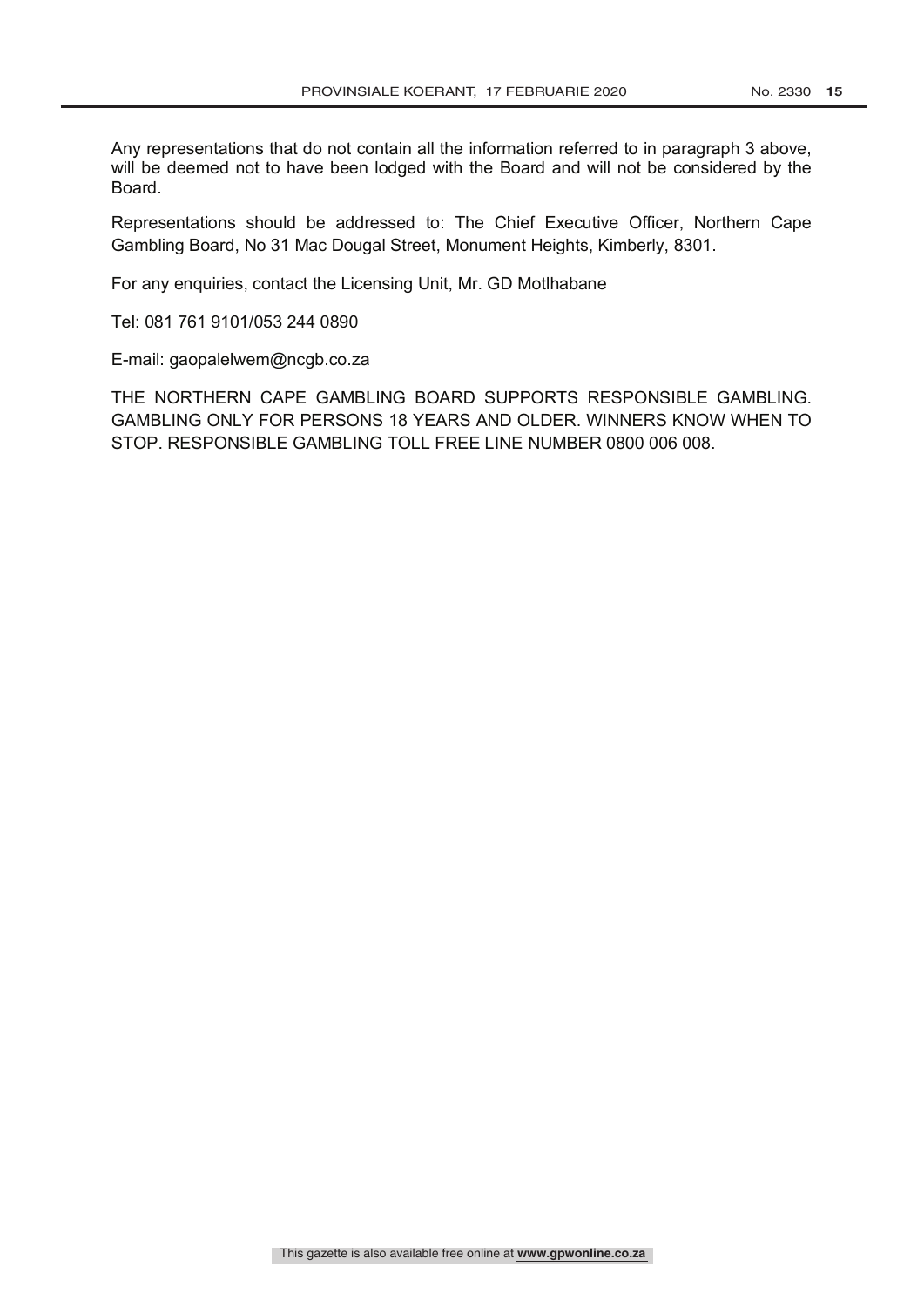**23 NOTICE 23 OF 2020**<br>
23/2008): Applications recentling payout materials Site Operator licences from Route Operator Crazy Slots Nor



# **NORTHERN CAPE GAMBLING BOARD NOTICE IS HEREBY GIVEN OF APPLICATIONS RECEIVED FOR LIMITED PAYOUT MACHINES SITE OPERATOR LICENCES FROM ROUTE OPERATOR CRAZY SLOTS NORTHERN CAPE.**

1. In terms of Section 28(1) (a) (ii) of the Northern Cape Gambling Act, Act 3 of 2008, notice is hereby given of applications received for Site Operator licences from Route Operator Crazy Slots Northern Cape Province.

The details of the applications are as follow:

| <b>SITE</b>     |  | <b>OPERATOR   SITE OWNERS NAME</b> | <b>ADDRESS</b>               |
|-----------------|--|------------------------------------|------------------------------|
| <b>NAME</b>     |  |                                    |                              |
| Keyarona Tavern |  | Huijun Zhuang                      | Erf 1078, Cnr. Malan & Swart |
|                 |  |                                    | Street, Hartswater           |
| Ron's Place     |  | Mr. & Mrs. Gewers                  | Erf 87, 87 Hannekom Street,  |
|                 |  |                                    | Delportshoop                 |

## **Public Inspection of the application**

2. The applications will, subject to any ruling by the Board, be open for public inspections at the following local South African Police Service Stations from the 17<sup>th</sup> February 2020 until the 17<sup>th</sup> March 2020: Hartswater SAPS.

The applications can also be inspected at the offices of the Board at the address mentioned below between 08:00 and 15:30 from Monday until Friday. No 31 Mac Dougal Street Monument Heights Kimberley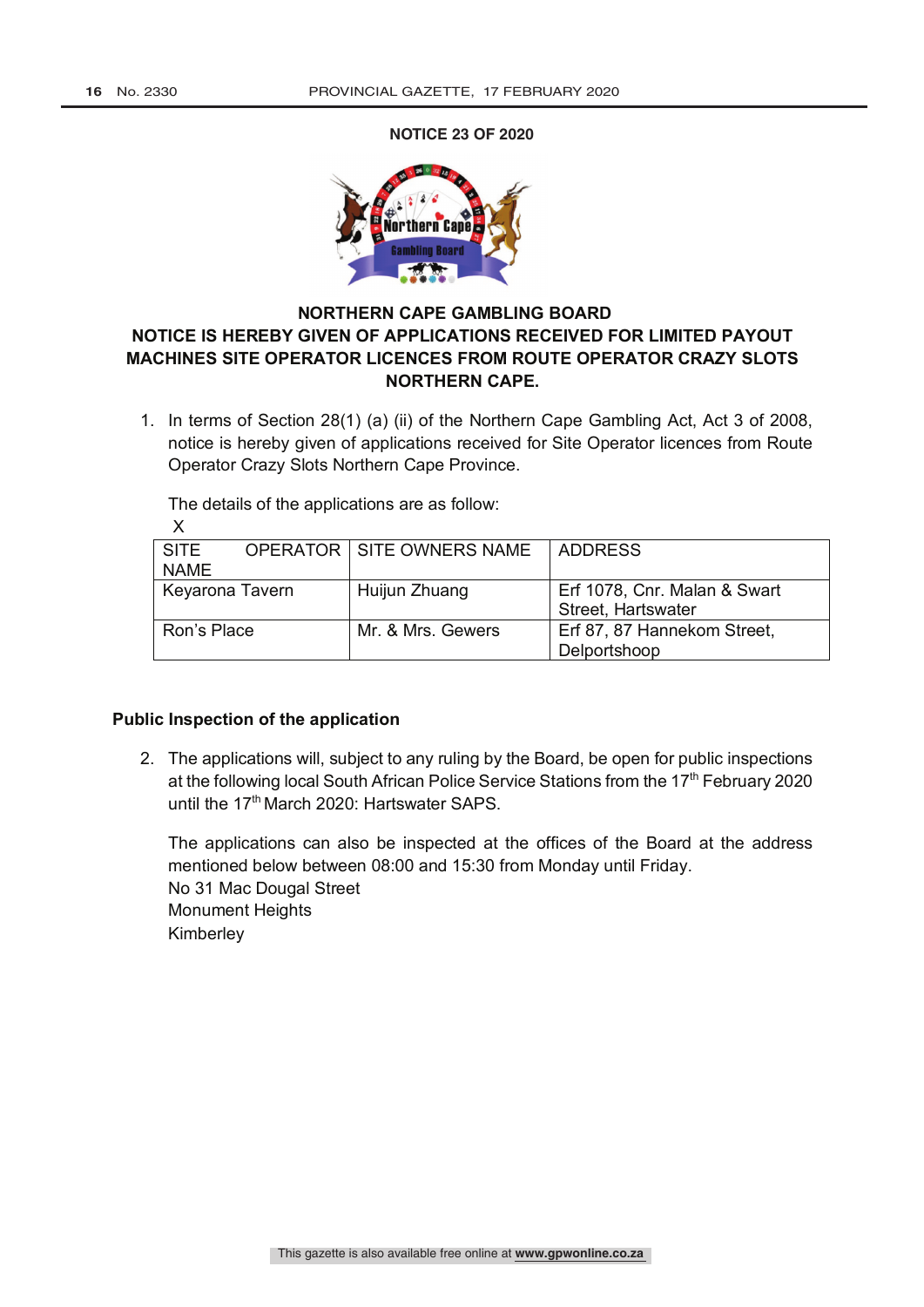#### **Invitation to lodge objections or representations**

Interested persons are hereby invited to lodge representations in respect of any or all of the applicants by no later than 15:30 on 17<sup>th</sup> of March 2020. Representations should be in writing and must contain at least the following information:

- (a) The name of the applicant to whom the objection or representation relates
- (b) The ground(s) on which objections or representations are made
- (c) The name, address and telephone number of the person submitting the representations

An indication as to whether or not the person making representations wishes to make oral representations when the Board hears the application.

Any representations that do not contain all the information referred to in paragraph 3 above, will be deemed not to have been lodged with the Board and will not be considered by the Board.

Representations should be addressed to: The Chief Executive Officer, Northern Cape Gambling Board, No 31 Mac Dougal Street, Monument Heights, Kimberly, 8301.

For any enquiries, contact the Licensing Unit, Mr GD Motlhabane

Tel: 081 761 9101 or 081 765 5039

E-mail: enquiries@ncgb.co.za

THE NORTHERN CAPE GAMBLING BOARD SUPPORTS RESPONSIBLE GAMBLING. GAMBLING ONLY FOR PERSONS 18 YEARS AND OLDER. WINNERS KNOW WHEN TO STOP. RESPONSIBLE GAMBLING TOLL FREE LINE NUMBER 0800 006 008.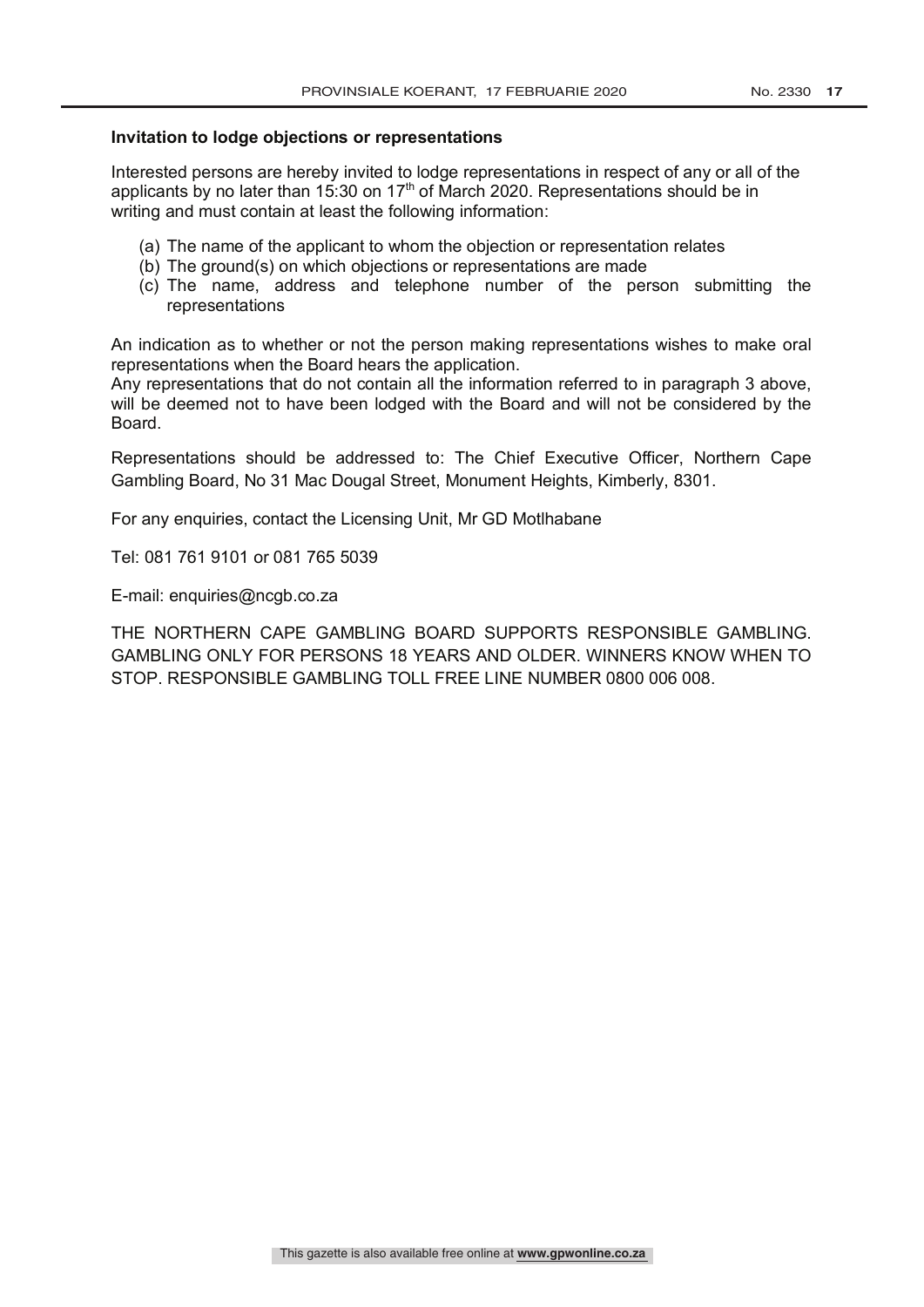#### **NOTICE 24 OF 2020**

# **NORTHERN CAPE GAMBLING BOARD NOTICE IS HEREBY GIVEN OF APPLICATIONS RECEIVED FOR LIMITED PAYOUT MACHINES FOR TYPE B' SITE OPERATOR LICENCES FROM ROUTE OPERATOR VUKANI GAMING NORTHERN CAPE PTY (LTD).**

1. In terms of Section 28(1) (a) (ii) of the Northern Cape Gambling Act, Act 3 of 2008, notice is hereby given of applications received for Type B' Site Operator licences from Route Operator Vukani Gaming Northern Cape PTY (LTD).

The details of the applications are as follow:

| I SITE           |  | <b>OPERATOR   SITE OWNERS NAME</b> | LADDRESS                   |
|------------------|--|------------------------------------|----------------------------|
| <b>NAME</b>      |  |                                    |                            |
| Kalahari Gateway |  | Diederick Johannes                 | ERF 246 Voortreker Street, |
| Hotel            |  | Venter                             | Kakamas                    |

## **Public Inspection of the application**

2. The applications will, subject to any ruling by the Board, be open for public inspections at the following local South African Police Service Stations from the  $17<sup>th</sup>$  of February 2020 until the 17<sup>th</sup> of March 2020: Kakamas.

The applications can also be inspected at the offices of the Board at the address mentioned below between 08:00 and 15:30 from Monday until Friday at: No 31 Mac Dougal Street Monument Heights Kimberley

## **Invitation to lodge objections or representations**

Interested persons are hereby invited to lodge representations in respect of any or all of the applicants by no later than 15:30 on the 17<sup>th</sup> of March 2020. Representations should be in writing and must contain at least the following information:

- (a) The name of the applicant to whom the objection or representation relates
- (b) The ground(s) on which objections or representations are made
- (c) The name, address and telephone number of the person submitting the representations

An indication as to whether or not the person making representations wishes to make oral representations when the Board hears the application.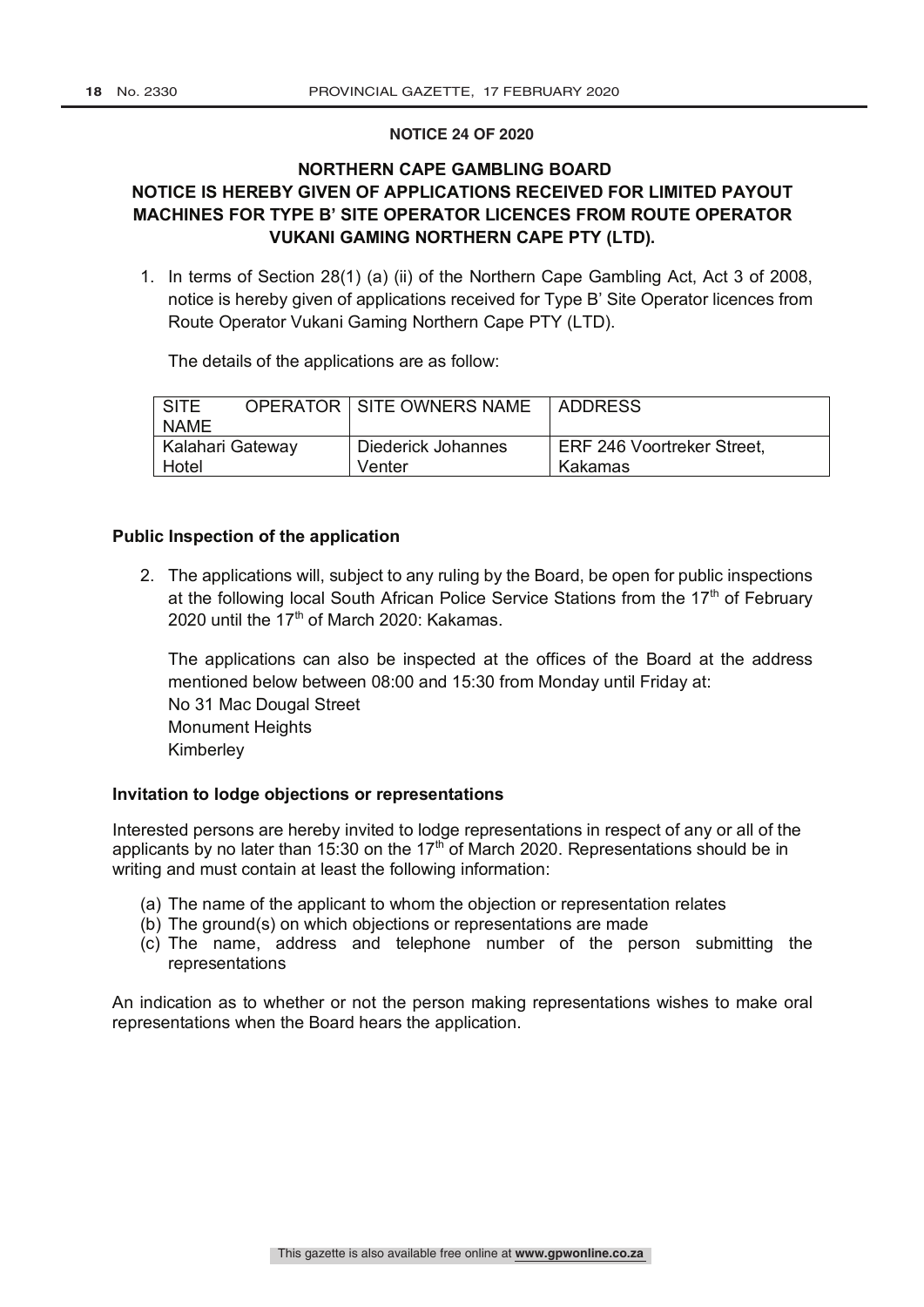Any representations that do not contain all the information referred to in paragraph 3 above, will be deemed not to have been lodged with the Board and will not be considered by the Board.

Representations should be addressed to: The Chief Executive Officer, Northern Cape Gambling Board, No 31 Mac Dougal Street, Monument Heights, Kimberly, 8301.

For any enquiries, contact the Licensing Unit, Mr. GD Motlhabane

Tel: 053 244 0890

E-mail: gaopalelwem@ncgb.co.za

THE NORTHERN CAPE GAMBLING BOARD SUPPORTS RESPONSIBLE GAMBLING. GAMBLING ONLY FOR PERSONS 18 YEARS AND OLDER. WINNERS KNOW WHEN TO STOP. RESPONSIBLE GAMBLING TOLL FREE LINE NUMBER 0800 006 008.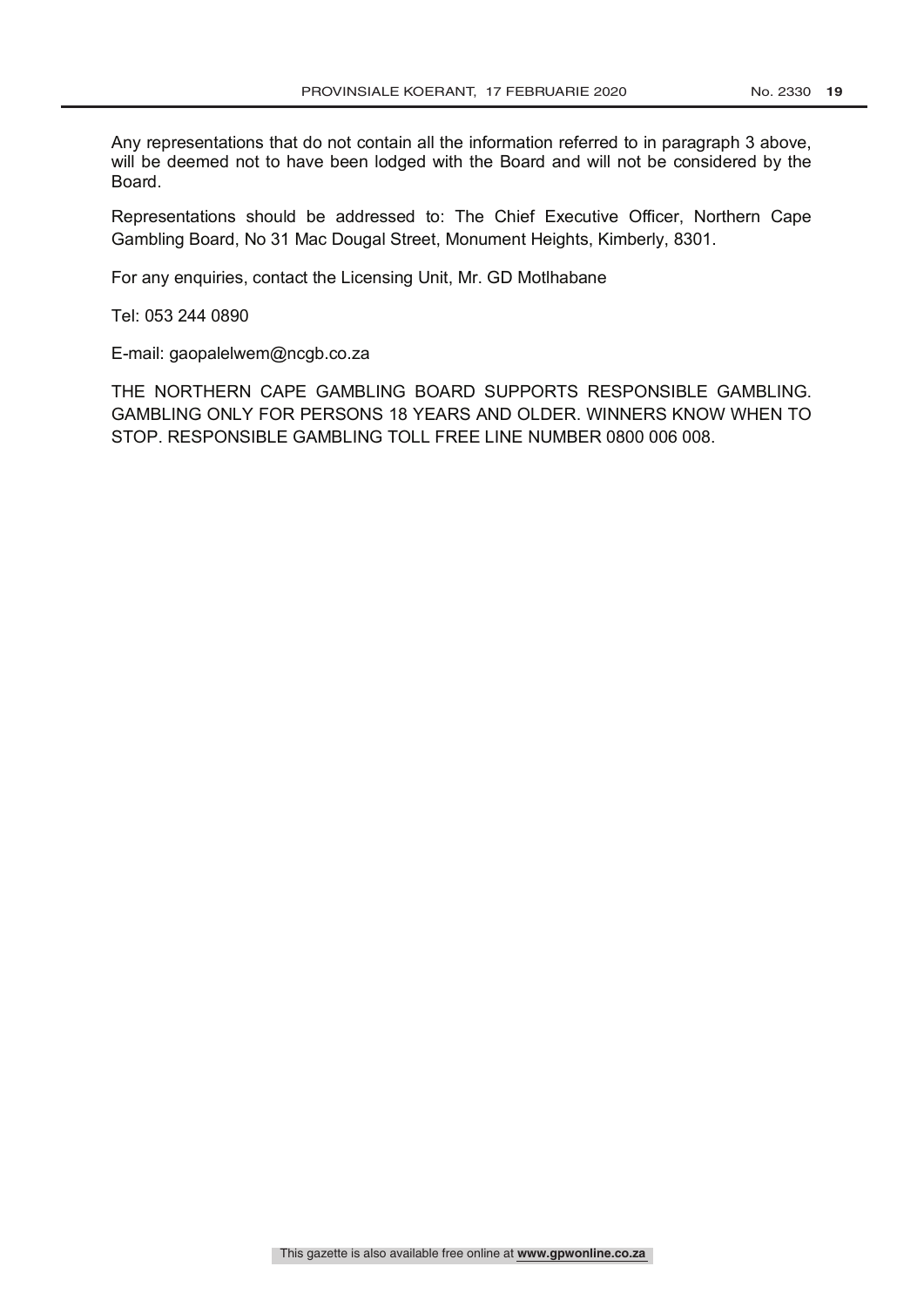**NOTICE 25 OF 2020**  $25$  Northern Cape Games received for linited payout mathematical payout mathematical payout  $23$ 



# **NORTHERN CAPE GAMBLING BOARD NOTICE IS HEREBY GIVEN OF APPLICATIONS RECEIVED FOR LIMITED PAYOUT MACHINES SITE OPERATOR LICENCES FROM ROUTE OPERATOR VUKANI GAMING & SLOTS NORTHERN CAPE.**

1. In terms of Section 28(1) (a) (ii) of the Northern Cape Gambling Act, Act 3 of 2008, notice is hereby given of applications received for Site Operator licences from Route Operator Vukani Gaming & Slots Northern Cape Province.

The details of the applications are as follow:

| <b>SITE</b>    | <b>OPERATOR   SITE OWNERS NAME</b> | LADDRESS                       |
|----------------|------------------------------------|--------------------------------|
| <b>NAME</b>    |                                    |                                |
| Tello's Tavern | Joseph Mgoma                       | 17963 Boitumelo Mogale Street, |
|                |                                    | Kutlwanong, Kimberley          |

## **Public Inspection of the application**

2. The applications will, subject to any ruling by the Board, be open for public inspections at the following local South African Police Service Stations from the  $17<sup>th</sup>$  of February 2020 until the 17<sup>th</sup> of March 2020: Galeshewe.

The applications can also be inspected at the offices of the Board at the address mentioned below between 08:00 and 15:30 from Monday until Friday: No 31 Mac Dougal Street Monument Heights Kimberley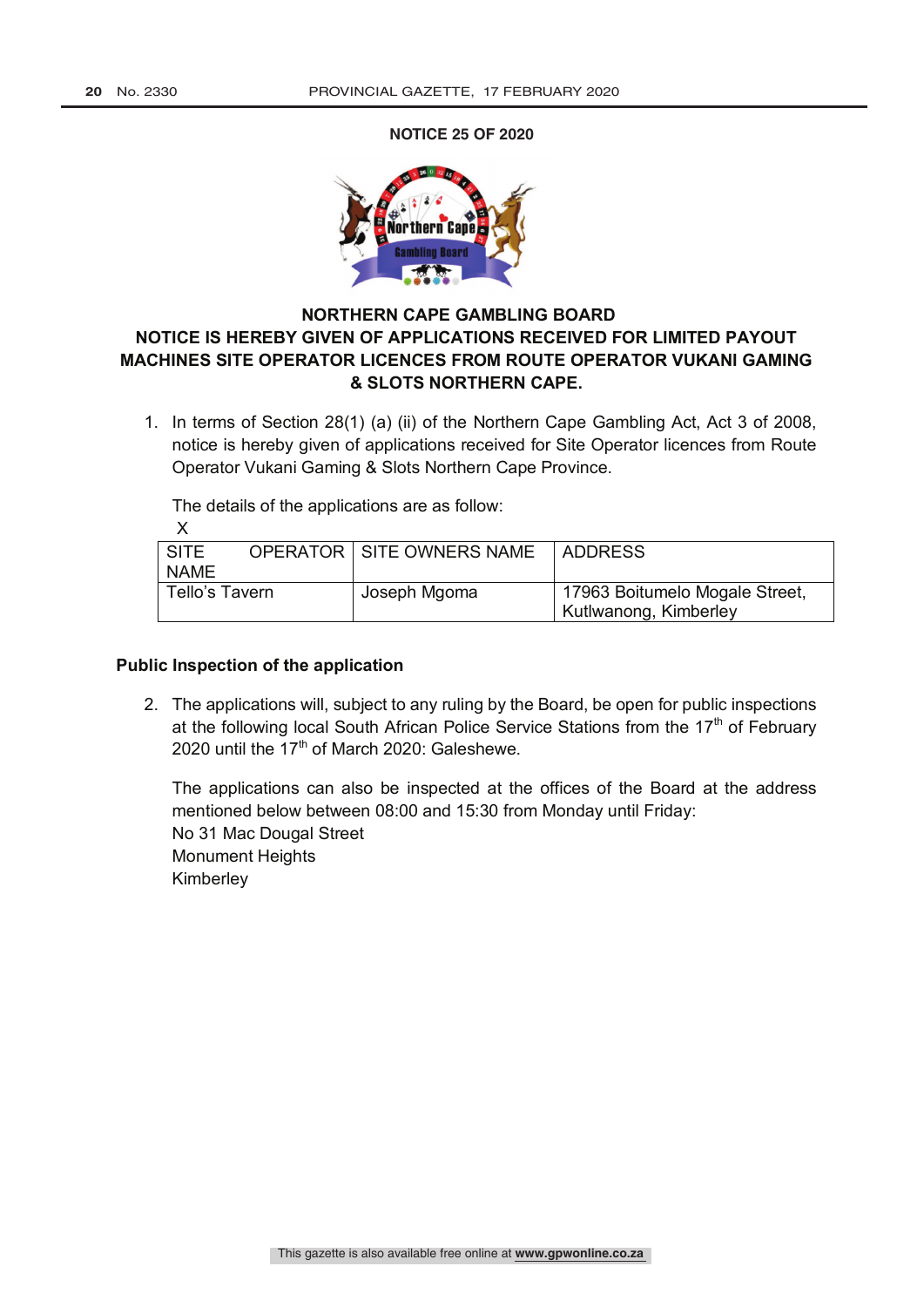#### **Invitation to lodge objections or representations**

Interested persons are hereby invited to lodge representations in respect of any or all of the applicants by no later than 15:30 on the 17<sup>th</sup> of March 2020. Representations should be in writing and must contain at least the following information:

- (a) The name of the applicant to whom the objection or representation relates
- (b) The ground(s) on which objections or representations are made
- (c) The name, address and telephone number of the person submitting the representations

An indication as to whether or not the person making representations wishes to make oral representations when the Board hears the application.

Any representations that do not contain all the information referred to in paragraph 3 above, will be deemed not to have been lodged with the Board and will not be considered by the Board.

Representations should be addressed to: The Chief Executive Officer, Northern Cape Gambling Board, No 31 Mac Dougal Street, Monument Heights, Kimberly, 8301.

For any enquiries, contact the Licensing Unit, Mr. GD Motlhabane

Tel: 081 761 9101/053 244 0890

E-mail: gaopalelwem@ncgb.co.za

THE NORTHERN CAPE GAMBLING BOARD SUPPORTS RESPONSIBLE GAMBLING. GAMBLING ONLY FOR PERSONS 18 YEARS AND OLDER. WINNERS KNOW WHEN TO STOP. RESPONSIBLE GAMBLING TOLL FREE LINE NUMBER 0800 006 008.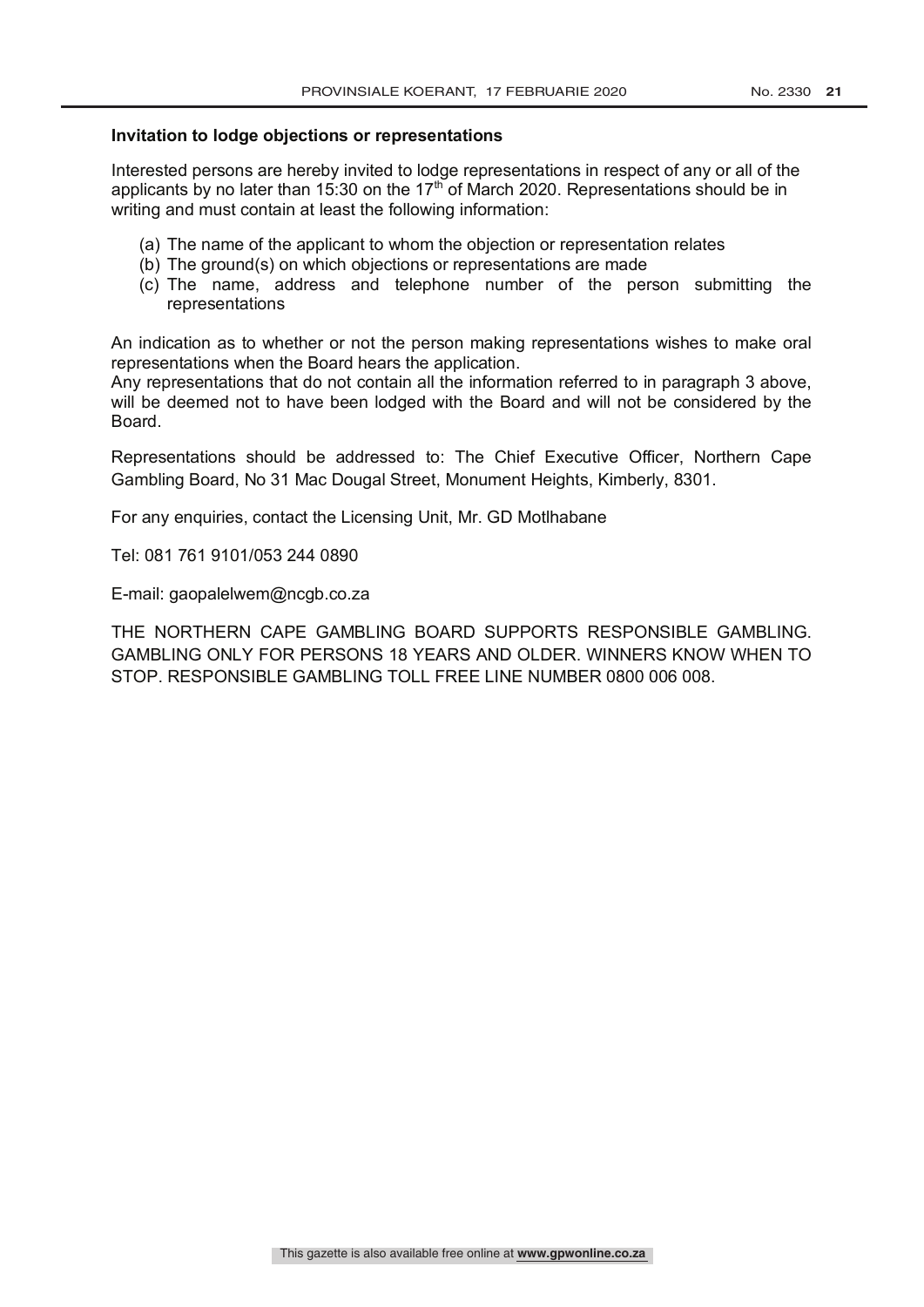# Municipal Notices • Munisipale Kennisgewings

#### **MUNICIPAL NOTICE 5 OF 2020**

# **DAWID KRUIPER MUNICIPALITY**

# **NOTICE N4/2020**

#### **PUBLIC NOTICE CALLING FOR INSPECTION OF GENERAL VALUATION ROLL AND LODGING OF OBJECTIONS**

NOTICE IS HEREBY GIVEN in terms of Section  $49(1)(a)(i)$  of the Local Government : Municipal Property Rates Act, 2004 (Act 6 of 2004), hereinafter referred to as the "*Act*", that the Supplementary Valuation roll of the financial year **1 July 2020 to 30 June 2025** is open for public inspection at the Dawid Kruiper Municipality, Civic Centre, Mutual Street, Upington, from **10 February to 3 April 2020.**

An invitation is hereby made in terms of Section  $49(1)(a)(ii)$  of the Act that any owner of property or other person who so desires, should lodge an objection with the Municipal Manager in respect of any matter reflected in, or omitted from, the Supplementary Valuation roll within the above-mentioned period.

Attention is specifically drawn to the fact that in terms of Section 50(2) of the Act an objection must be in relation to a specific individual property and not against the valuation roll as such. The form for lodging of an objection is obtained at the Property Rates Division at the Dawid Kruiper Municipality, Civic Centre, Mutual Street, Upington. The completed forms must be returned to the following address not later than **3 April 2020**:

Municipal Manager Municipal Manager P O Box X6003 Mutual Street UPINGTON UPINGTON S800 8801 8800 8801

Postal Address Physical Address

Dawid Kruiper Municipality Dawid Kruiper Municipality

For enquiries please contact Carmen Basson at 054 338 7089 or e-mail carmen.basson@dkm.gov.za

E NTOBA MUNICIPAL MANAGER

Civic Centre GEMSBOK : **UPINGTON** 8801

Market Street PROVINCIAL GAZETTE :17February2020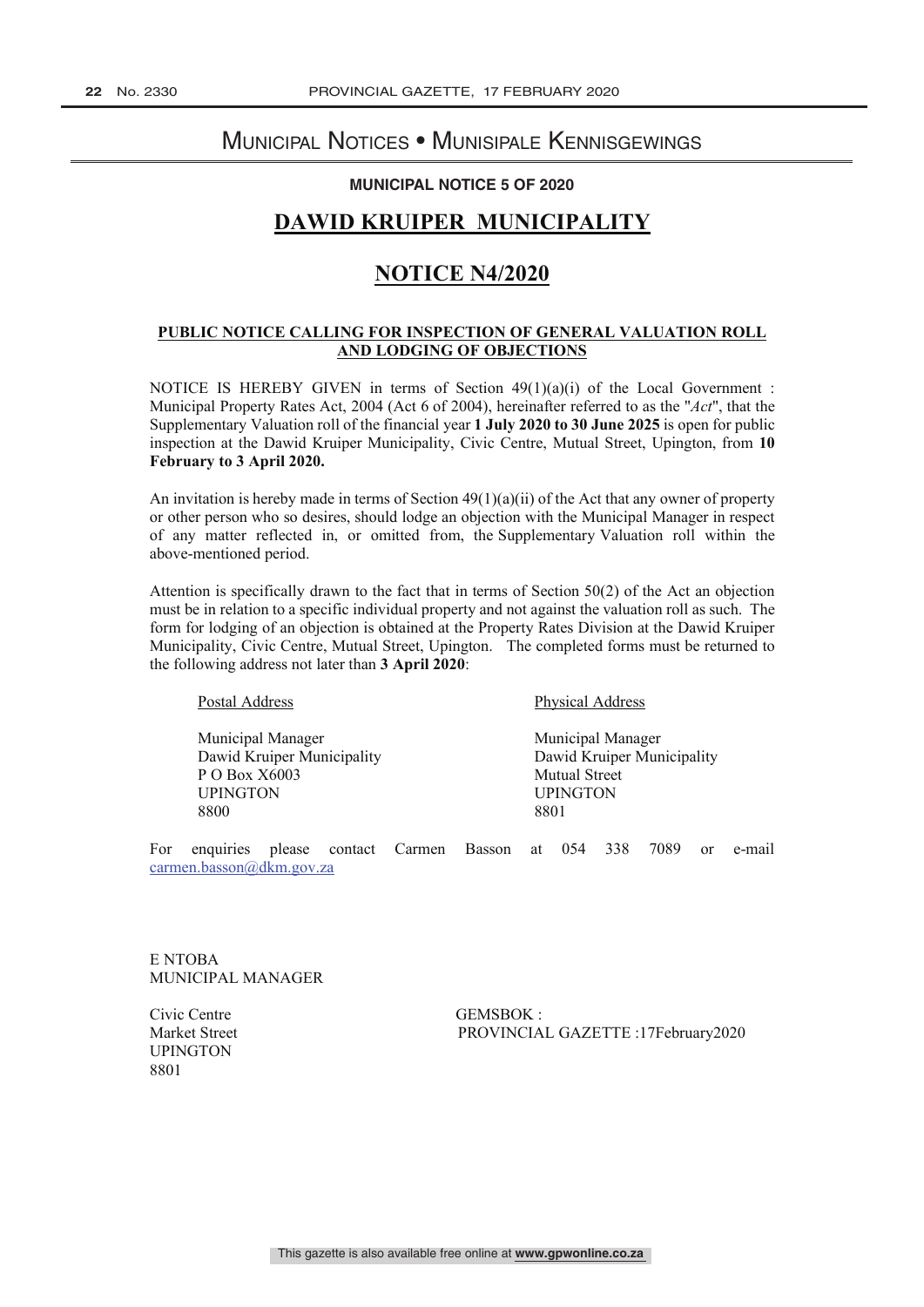#### **MUNISIPALE KENNISGEWING 5 VAN 2020**

# **MUNISIPALITEIT DAWID KRUIPER**

# **KENNISGEWING K4/2020**

#### **PUBLIEKE KENNISGEWING : INSPEKSIE VAN ALGEMENE WAARDASIEROL EN INDIENING VAN BESWARE**

KENNIS GESKIED ingevolge Artikel 49(1)(a)(i) van die Plaaslike Regering : Munisipale Eiendomsbelasting Wet, 2004 (Wet 6 van 2004), hierna verwys na die "*Wet*", dat die Algemene Waardasierol vir die finansiële boekjaar **1 Julie 2020 tot 30 Junie 2025** gedurende kantoorure **vanaf 10 Februarie 2020 tot 3 April 2020** (Maandag tot Vrydag tussen 07:30 tot 16:30) by die Kantore van die Munisipaliteit Dawid Kruiper, Burgersentrum, Mutualstraat, Upington, ter insae lê.

Eienaars van eiendomme of enige ander persone word hiermee in terme van Artikel 49(1)(a)(ii) van die Wet, uitgenooi om besware, indien enige, by die Munisipale Bestuurder in te dien, teen enige aangeleentheid rakende die Aanvullende Waardasierol of wat weggelaat is uit die Aanvullende Waardasierol binne die voorgeskrewe tydperk.

U aandag word daarop gevestig dat, in terme van Artikel 50(2) van die Wet, enige besware moet ten opsigte van 'n spesifieke individuele eiendom wees en nie teen die Waardasierol as sulks nie. Die voorgeskrewe beswaarvorm is verkrygbaar by die Munisipaliteit se Eiendomsbelastingafdeling, Munisipale Kantore, Burgersentrum, Mutualstraat, Upington. Die voltooide vorm moet nie later as **3 April 2020** aan die onderstaande adres gestuur word nie:

Die Munisipale Bestuurder Munisipale Bestuurder Privaatsak X6003 Mutualstraat<br>
HUPINGTON HUPINGTON 8800 8801

Posadres Fisiese Adres

Munisipaliteit Dawid Kruiper Munisipaliteit /Dawid Kruiper **UPINGTON** 

Vir enige navrae, kontak asseblief Carmen Basson by 054 3387089 of e-pos carmen.basson@dkm.gov.za

E NTOBA MUNISIPALE BESTUURDER

Burgersentrum GEMSBOK :

Markstraat PROVINSIALEKOERANT:17 Februarie 2020

Privaatsak X6003 UPINGTON 8800